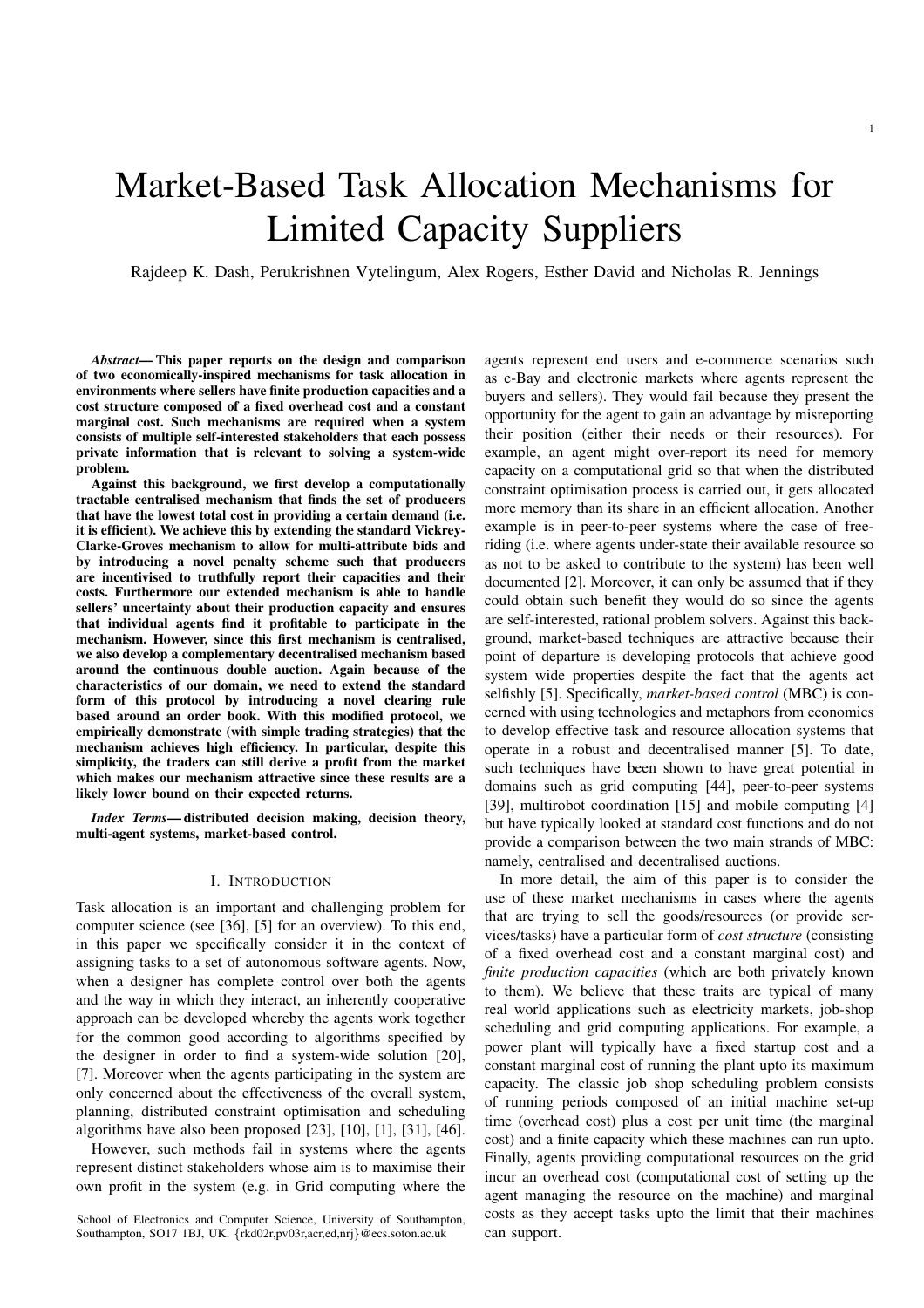In general, there are two broad classes of market mechanisms that can be considered when dealing with such problems. The first class, the reverse auction, involves a centralised mechanism in which sellers report their values to a centre (that has already aggregated the demand from the buyers) which then decides on the optimal allocation and the payments. The most popular of the centralised mechanisms is the *Vickrey-*Clarke-Groves (VCG) mechanism<sup>1</sup>. Its popularity arises from two attractive economic properties: it is allocatively efficient (i.e. it guarantees an efficient solution in terms of finding the cheapest set of sellers that satisfies the demand) and it is individually rational (i.e. it ensures that the agents are better off joining the mechanism rather than opting out of it) [25], [8]. Unfortunately, in our case, the finite capacities of the sellers and the particular cost structure of our problem mean that the VCG no longer preserves these desirable economic properties. Thus, we need to extend the VCG mechanism in order to restore them. Such modification is important because we wish to guarantee that we find the cheapest providers and we want to ensure that participants willingly join the system. Here, we achieve these dual objectives by allowing agents to report on the triples (fixed cost, unit cost, and capacity) that characterise their types and via the use of a novel penalty scheme (detailed in section IV). We prove that the ensuing mechanism is strategyproof (i.e. every agent finds it in its best interest to truthfully reveal its private information) and robust to sellers being uncertain about their production capacity<sup>2</sup>. Furthermore, we show that the mechanism is computationally tractable since the optimal allocation can be computed in pseudo-polynomial time via the use of a dynamic programming solution.

However, a potential drawback of our modified VCG mechanism (indeed of all the mechanisms in this class) is that it is inherently centralised. That is, the task allocation is computed by a single entity, the auctioneer, who does so by collecting all the private information about the costs and capacities from the various agents. Now, in some cases, this is not a problem and the optimality of the mechanism is the over-riding concern. However, in other cases, issues such as robustness to a single point of failure and scaleability are more important and this gives rise to the desire for decentralised mechanisms [8]. Thus to cope with this situation, we also consider the second broad class of MBC mechanism that can be employed for the task/resource allocation problem: the *continuous double auction* (CDA) [40], [13]. In this protocol, buyers and sellers continuously submit bids (an offer to buy at price  $p<sub>b</sub>$ ) and asks (an offer to sell at price  $p_a$ ) respectively (which are listed on a billboard) and the market clears (i.e. a transaction occurs) whenever the bid of a buyer matches the ask of a seller (i.e. when  $p_b \geq p_a$ ). Such an auction is decentralised in that the allocation of the tasks is not computed by any single agent, but rather emerges out of the interactions of the agents in the protocol<sup>3</sup>. Nevertheless, despite this decentralisation, CDAs still produce solutions that are very close to the optimal, even when the participants adopt very simple strategies<sup>4</sup>.

However, most work on CDAs assumes a cost structure that consists of a fixed marginal cost for each unit supplied and no startup cost. This choice of cost structure is quite natural in macro-economic models and it results both in an equilibrium market price (a unique price at which buyers and sellers agree to trade) for the commodity and in efficient allocations [25]. Unfortunately, the particular cost structure of our domain implies that no such equilibrium exists. This is due to the average unit cost of producing lower quantities is greater than that when producing larger quantities as a result of the startup cost (this is akin to models where there are economies of scale in which the startup cost is shared over a greater product run [25]). The presence of a capacity constraint further complicates matters since, in general, a single seller will not be able to fully satisfy the total demand. Furthermore, since we are developing a protocol for task allocation, we consider buyers with inelastic demand (i.e. buyers do not vary their demand according to price) which, in turn, means that the CDA is focused on finding the cheapest set of seller(s) given an exact demand from the buyers<sup>5</sup>. Given these points, we need to modify the standard CDA mechanism by designing suitable clearing rules and constraining the type of offers allowed in the market in order to deal with the aforementioned issues. We then assess the allocative efficiency of our market mechanism using the same methodology as was employed by Gode and Sunder in their seminal study of the standard CDA mechanism<sup>6</sup> [18]. This assessment shows that the allocative efficiency of our CDA protocol is fairly high (with an average value of 83% in the scenario we consider) and that our ZI2 agents are always profitable (this condition is broadly equivalent to the individual rationality condition of the centralised mechanism).

These two mechanisms have been developed because they represent complementary task allocation mechanisms for the same domain (i.e. where the sellers have finite production capacity and the cost structure we outline). Thus, while the extended VCG mechanism *guarantees* that the cheapest set of seller(s) is always found, it is centralised. In contrast, the

<sup>&</sup>lt;sup>1</sup>It should be noted that before the reverse auction is conducted all information about the agents' costs are held privately by the individual agents themselves (and thus it is informationally decentralised) [25]. However, the operation of these mechanisms involves an agent that collects all information and performs a centralised computation.

<sup>&</sup>lt;sup>2</sup>In certain scenarios, sellers may be uncertain about their capacity and would only have a best estimate of that capacity (e.g. in power generation scenarios a wind farm's capacity will depend on the strength of the wind and in a job-shop scheduling context the capacity of a machine might degrade stochastically over time).

<sup>3</sup>Even the seemingly centralised billboard in the CDA can be implemented using a broadcast communication protocol that mimics the typical "shouts' in the original trading pit [13] .

<sup>&</sup>lt;sup>4</sup>In this context, a strategy is simply a method of generating a bid or an ask given the observed current market conditions. In CDAs, it has been shown that a strategy that randomly generates bids/asks between a set lower and upper bound can be extremely efficient (both for the individual participant and in terms of the effectiveness of the overall market). Such strategies are known as zero-intelligence (ZI) strategies [18].

<sup>&</sup>lt;sup>5</sup>Inelastic demand also ensures a fair comparison with the centralised case. This is because allowing for elastic demand will result in an allocation which satisfies a demand defined by the demand and supply curves rather than a prior demand that has been made by the buyers (which would occur with inelastic demand). It also allows us to characterise the cost of decentralising the market-based mechanism in terms of its efficiency loss.

<sup>&</sup>lt;sup>6</sup>While their study employed ZI agents that operate purely on price, in our case, the sellers have to provide both a price and quantity vector. Thus we modify the ZI strategy to a ZI2 strategy that applies the same basic idea to both price and quantity.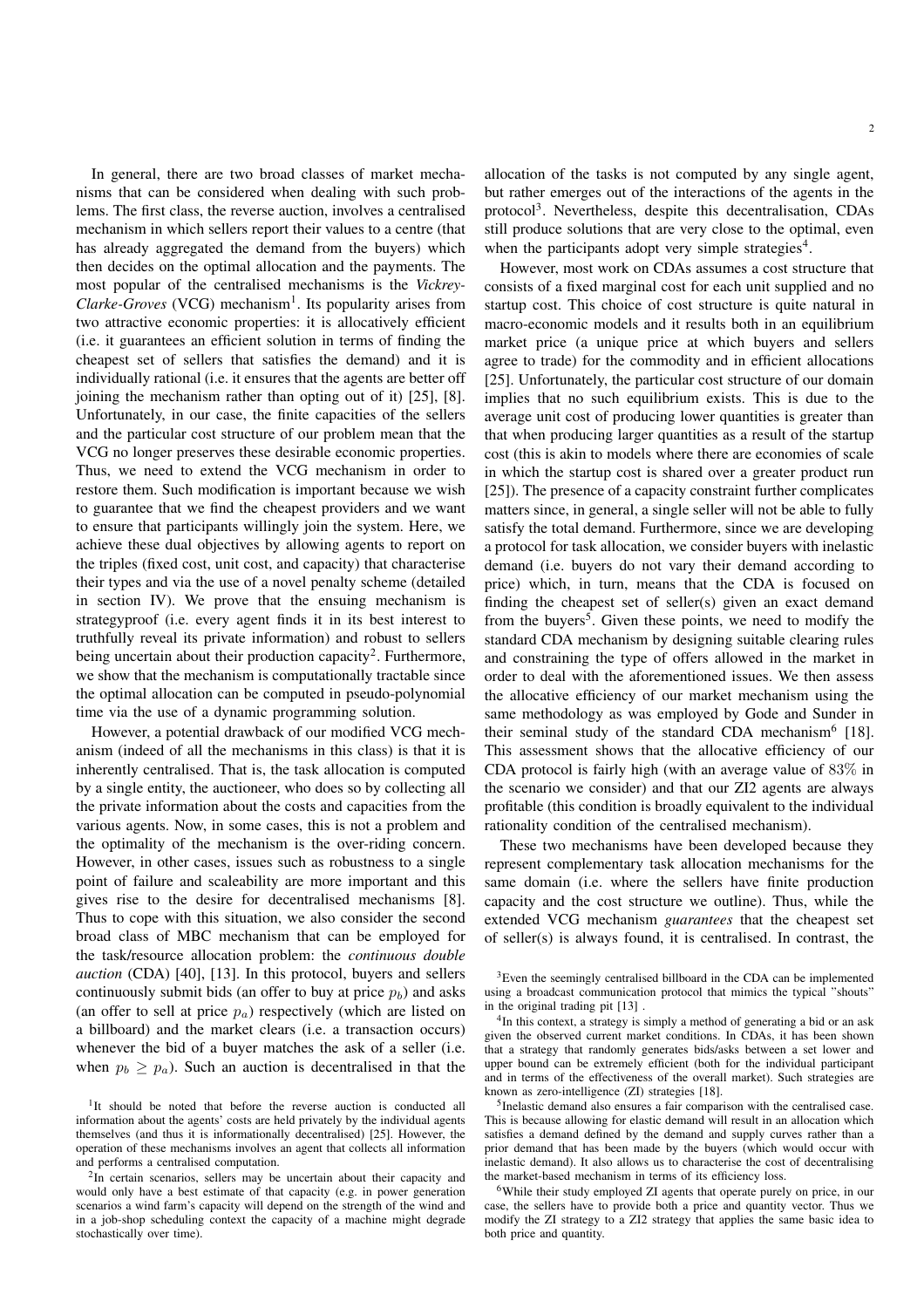mechanism derived from the CDA is decentralised, but it does not guarantee to find the cheapest set of sellers. Thus, in some cases, the centralised mechanism is more appropriate because efficiency cannot be compromised (e.g. when the costs involved are high or the set of agents participating in the market is low, thereby abating the disadvantages of centralisation). However, when decentralisation is a more desirable aspect (such as in cases where there are large numbers of agents or when robustness to failure is important), the CDA-based solution is more appropriate. Furthermore, our experimental results quantify the loss in efficiency that occurs when the decentralised system is implemented instead of its centralised counterpart (an average of 17% in the case we study). It is important to note that under both mechanisms, the sellers, though competitive, are profitable and they are hence always incentivised to participate in our systems.

The remainder of this paper is organised as follows: section II presents the main related work in this area. In section III, we then present our basic model of the cost structure we are considering. We explain in section III why a simple extension of the VCG mechanism would not work via the use of an example. In section IV we detail our centralised mechanism and prove its economic and computational properties. In section V, we present our decentralised protocol and empirically evaluate its properties. We conclude and suggest areas of future work in section VI.

# II. RELATED WORK

The VCG mechanism and its various extensions have been used in a variety of computer systems for task allocation situations. The two broad issues that have been investigated are the economic and computational properties of these mechanisms under various scenarios (e.g. [29], [38], [41], [32], [22], [33]). Most solutions in this area consider standard demand functions (not our cost structure) in order to derive approximate solutions to the problem or to find instances where these can be solved exactly in polynomial time [35].

However recently, there has been increasing interest on the economic and computational properties of mechanisms using non-standard cost functions. In particular, a decreasing marginal cost structure has been considered in [21] and a polynomially solvable, approximately strategyproof and approximately efficient (i.e. solutions which are within a bound of the optimal) auction mechanism has been devised. In addition, more general piece-wise linear continuous curves have been considered in [11], but the incentives for truthful bidding were not taken into account. Furthermore, in [37], [16] more realistic cost curves such as those related to volumequatity discounts are considered and expressed using particular bidding languages (which express variations on XOR and AND bids) have been investigated. However, none of these approaches would work for the cost structure of our domain since they do not consider both the economic and computational properties of problems with overhead cost, constant marginal cost and limited capacity simultaneously. Furthermore, unlike our work, they do not derive an efficient, strategyproof and individually-rational solution or compare it with a decentralised auction. Also, they do not consider the problem of suppliers not fulfilling their commitment. This latter problem is studied in [9] and [30]. However, the mechanism in [30] considers success and failure as a binary variable and thus does not try to incentivise agents to produce upto their maximum if ever they cannot fulfil their commitment. In [9], both the producers and consumers report over the success of a transaction and thus their mechanism is more appropriate in an iterated market place where the consumers can form an opinion about the success rate of each producers. As a result, in their case, the consumers bear the risk of correctly evaluating the success rate of a producer, unlike in our mechanism where it is upto the producers to correctly estimate their capacities.

The double auction class of market mechanism consists fundamentally of two categories: the clearing-house and the CDA. The former involves all bids and asks being submitted to an auctioneer and the market being cleared periodically by that auctioneer (who calculates the allocation). In contrast, the latter clears continuously, with the competition in the market deciding the allocation rather than an auctioneer. In this context, one particularly relevant application of the double auction is by Nicolaisen et al. in a wholesale electricity market [27]. Specifically, they use a clearing-house double auction with discriminatory pricing. Now, while they do not look at the complexity involved with a cost structure, they do describe a market mechanism for resource allocation. In particular, the agents populating their markets adopt a sophisticated bidding behaviour (a modified Roth-Erev Reinforcement Learning algorithm [34]), and they evaluate the efficiency of their mechanism using such strategies. Other relevant works on the double auction include that by McCabe et al [26] on the design of a clearing-house, and Xia et al.[45] on solving combinatorial double auction mechanisms. However, these mechanisms are not decentralised like the CDA since they involve an auctioneer who computes the allocation and prices.

Speaking more generally, most research on the CDA has been on the structure and behaviour of the mechanism. Indeed the initial stimulation for this work comes from the field of experimental economics where experiments with human volunteers showed that small groups of traders could quickly find the equilibrium price in simulated single commodity markets [40], [18]. In line with this seminal work, many researchers then extended these simple trading strategies to generate sophisticated software agents that are capable of observing the trading behaviour of other agents in order to learn the market equilibrium price of a commodity, and thus trade more efficiently [42], [17], [19], [43]. However, in all of this work the existence of the market equilibrium at which both buyers and sellers seek to trade is a consequence of the assumption of a cost structure with an increasing marginal cost and no startup cost. Unfortunately the cost structure of our domain destroys this market equilibrium and thus the close to optimal efficiency usually obtained by CDAs cannot be guaranteed. Specifically, this is because the different startup costs and the inelastic demand mean that a single price on which buyers and sellers agree to trade cannot be reached. To remedy this, we develop a variant of the CDA that is still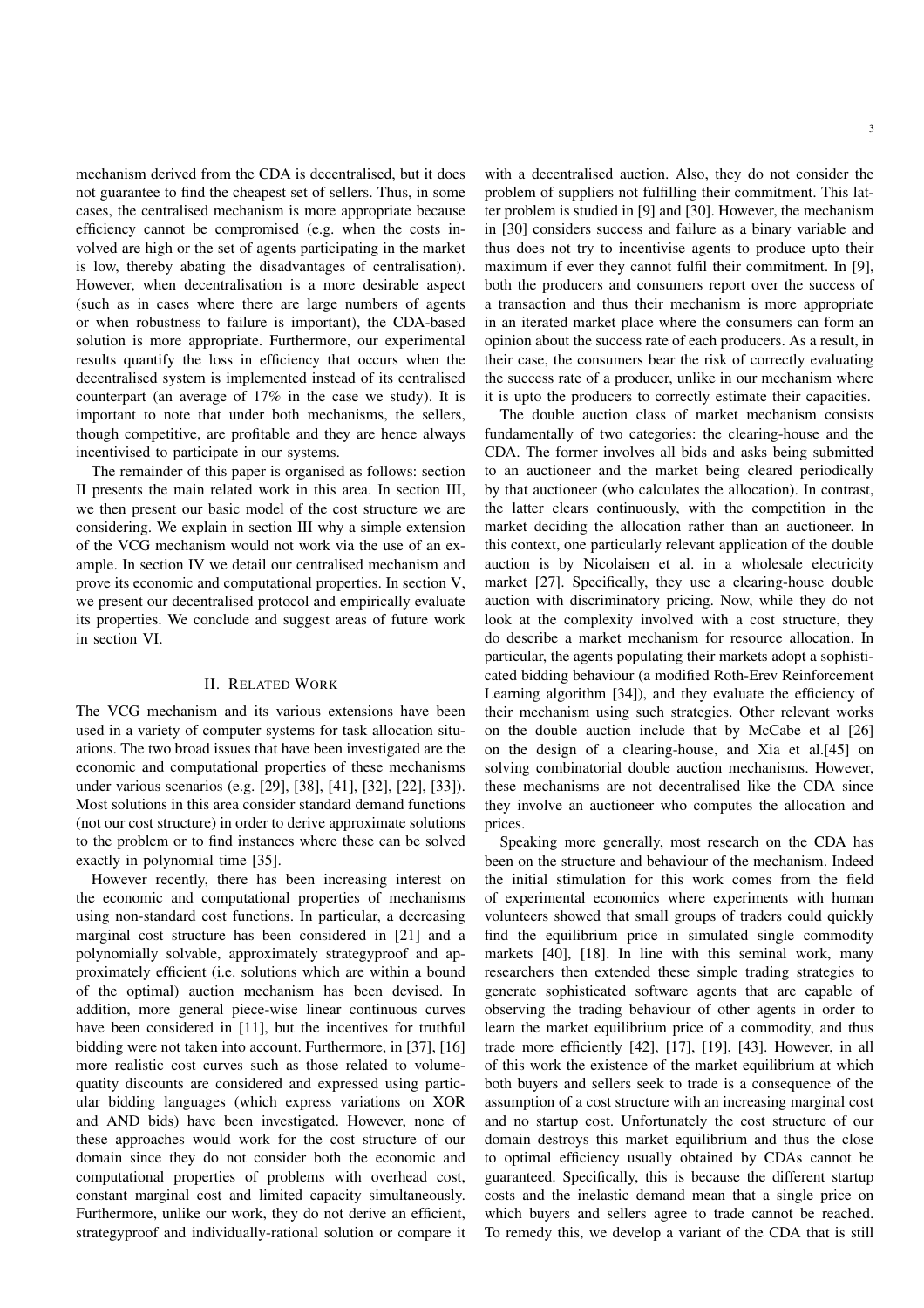reasonably efficient, but that can deal with the specific cost structure and capacity constraint in our domain.

#### III. THE ALLOCATION PROBLEM

We now discuss in more detail the problem structure that we consider in the remainder of this paper. The system which we wish to control consists of a set  $\mathcal{I} = \{1, \ldots, n\}$  of n suppliers of a resource and a number of consumers with total demand D. Each supplier,  $i \in \mathcal{I}$ , is characterised by a maximum capacity that it can provide,  $c_i$ , and a cost function,  $C_i$ . The cost function is defined as a combination of a fixed price,  $f_i$ , payable for any amount of production and a separate per unit price,  $u_i$ :

$$
C_i = \begin{cases} 0 & \text{if } x = 0, \\ f_i + x_i u_i & \text{if } 0 < x_i \le c_i \end{cases} \tag{1}
$$

where  $x_i$  is the quantity of production allocated to seller  $S_i$ . Thus, an allocation vector  $x \in \mathcal{X}$  is one in which each agent  $S_i$  is asked to supply a quantity  $x_i$ . We assume that both the demand and the details of the cost function are private information of the producers (also referred to as suppliers or sellers) since they represent distinct self-interested stakeholders. Given this, the overall aim of the system is to satisfy the total demand by allocating production between the different producers. Here, we assume that the resource is bought and sold in small indivisible units (as is common in most billing systems) and thus  $x_i \in \mathbb{N}$ .

As the designer of the whole system, we are interested in ensuring that the overall allocation,  $x^*$ , of the resource under consideration is optimum in the sense that it minimises the total cost of production. In this case, it is an optimisation problem where we minimise the sum of the individual production costs, whilst satisfying the total demand,  $\sum_i x_i = D$ , and the capacity constraints of each individual producer:

$$
\mathbf{x}^* = \arg\min_{\mathbf{x}} \sum_{i} \left( \alpha_i f_i + u_i x_i \right) \tag{2}
$$

such that  $0 \leq x_i \leq c_i$  and where:

$$
\alpha_i = \begin{cases} 0 \text{ if } x_i = 0 \\ 1 \text{ otherwise.} \end{cases}
$$

The problem as described here is similar to two standard problems from the literature of operational research and scheduling; specifically the knapsack problem [24] and the capacitated lot-size problem [3]. Comparing this problem to the knapsack problem, we note that we can consider each supplier to be an item to be fitted into a knapsack. The size and value of each of these items is represented by the number of units of production allocated to this supplier and the cost of producing this allocation. Unlike the standard knapsack problem, where we seek to maximise the value of items without exceeding the size of the knapsack, our goal here is to exactly fill the knapsack (i.e. satisfy demand) whilst minimising the value of items placed inside (i.e. minimise the production costs). Although we can place fractional items within the knapsack, the size of these items is restricted to

integer units of production and the corresponding value of the item is given by the cost structure shown in equation 1.

Comparing to the standard capacitated lot-size problem, which attempts to schedule the production of a single producer over a number of days to meet a specific daily demand, we are attempting to schedule production over a number of different producers to satisfy an aggregate demand. Despite this difference, both problems share a similar cost structure, most specifically the combination of a fixed and per unit cost, and most importantly, both models share the concept of producers who have a constrained production capacity. We could thus adapt algorithms developed for the capacitated lotsize problem to our problem. However, in this paper the goal is to show that the problem can be solved in a computationally efficient manner rather than solve the problem in the most computationally efficient manner.

Now, both the knapsack and the capacitated lot-size problems have been shown to be  $N\mathcal{P}$ -hard [12], [14]. However both can be solved in pseudo-polynomial time using a dynamic programming approach [14] and we present a suitable implementation of this technique for our specific problem in section IV-C.

Given this problem description, in the following sections we describe our two task allocation mechanisms, starting with the centralised one.

#### IV. A CENTRALISED MECHANISM

Our centralised mechanism builds upon the standard VCG mechanism since this mechanism has a number of desirable economic properties with respect to task allocation (as outlined in section I). Specifically, it is *efficient*, incentivises the agents to reveal their costs truthfully to the auctioneer in *dominant strategy* (i.e. an agent finds no better option than to reveal its costs truthfully) and guarantees a non-negative utility to the participating agents.

The standard VCG mechanism for task allocation represents the producers as agents participating in a reverse auction to satisfy the demand of the auctioneer. The agents submit their respective private information about their costs, known as their types,  $\theta_i$ , in sealed bids to the auctioneer. After this stage, the auctioneer finds the efficient allocation and then calculates the transfers (i.e. the amount of money that is to be paid to each agent). It is this transfer scheme that results in the agents having truthful reporting as a dominant strategy.

However, there are two key differences between our setting and that of a standard VCG mechanism. First, each agent's type has three dimensions that characterise its cost function instead of the usual one. Specifically, these dimensions are the fixed price or setup cost,  $f_i$ , the unit cost,  $u_i$ , and the capacity,  $c_i$ . Second, the capacity of the agent does not directly impact on the cost of supplying an allocated quantity of a resource, but rather puts a limit on the amount that it can supply. This differs from the standard setting of a VCG where an agent's type directly impacts on its cost. Thus, an agent overstating its capacity does not change its payment in the traditional VCG mechanism (as we show in section IV-A), but does change the efficient set of suppliers calculated by the centre.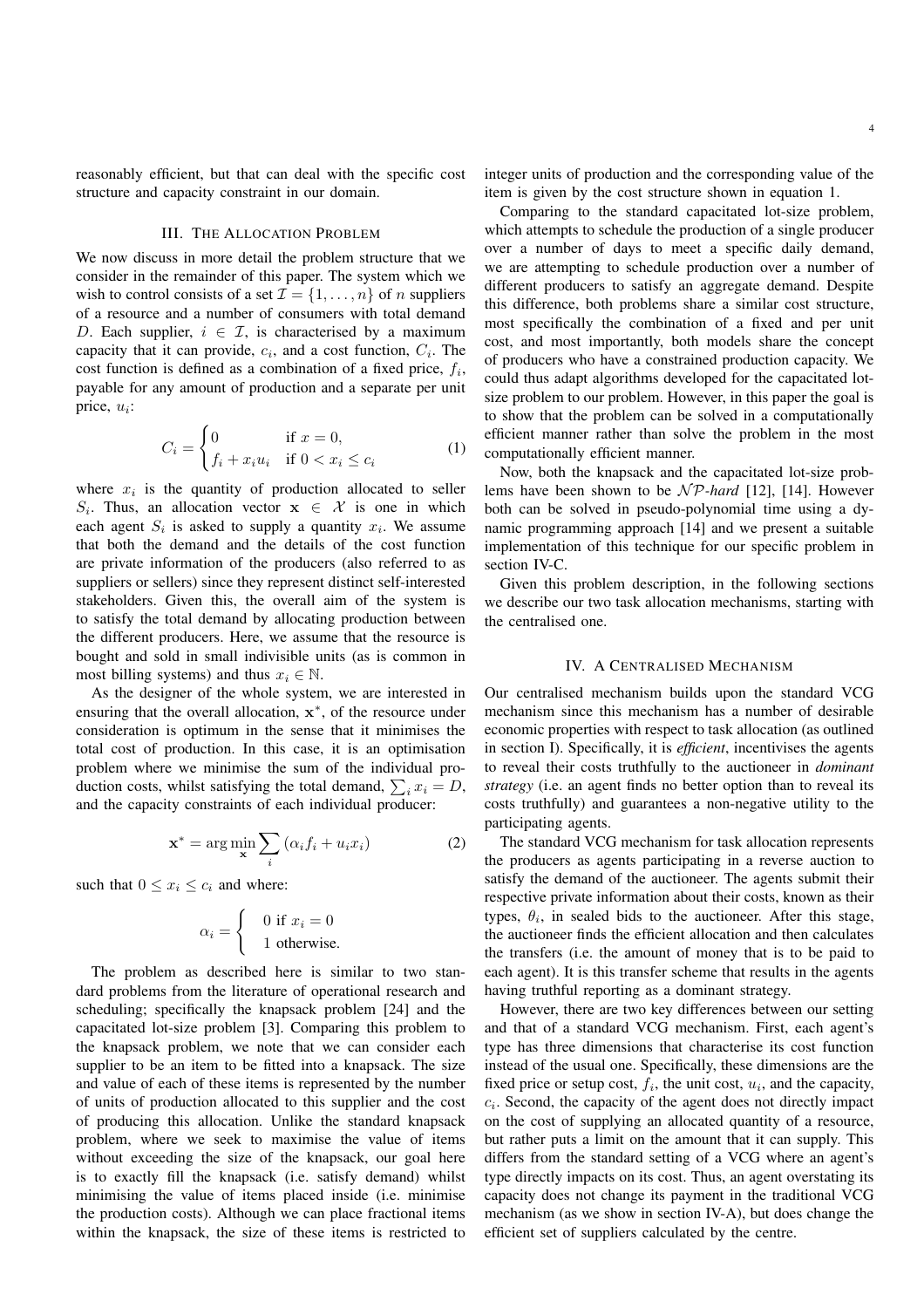To deal with these differences, the standard VCG needs to be extended in three ways. The first change is to have agents report the attributes that define their cost functions rather than a single cost price. The second change is to have a separate allocation and payment phase (as opposed to the traditional VCG mechanism where this is amalgamated into a single phase) since it is the very reports of the agents (i.e that of their capacities) which define the space of *feasible* allocations. The third change is the introduction of a penalty scheme that incentivises the agents to report truthfully on their capacities<sup>7</sup>.

Given this, we present the payment as a two-part scheme: a transfer scheme and a penalty scheme (presented in sections IV-A and IV-B). This two-part mechanism is presented for explanatory purposes only and the overall combined mechanism is presented in section IV-C. In section IV-D, we prove the economic and computational properties of our mechanism.

# *A. The Transfer Scheme*

The allocation problem is the same as that introduced in section III. If the agents are incentivised to report truthfully, then the auctioneer can just take their reports and solve the optimization problem introduced in section III. More generally, however, agents might not report their types truthfully if they believe that they will derive a higher profit by lying. Thus, if agents report  $\hat{\theta}_i = (\hat{f}_i, \hat{u}_i, \hat{c}_i)$ , the auctioneer then solves:

$$
\mathbf{x}^* = \arg\min_{\mathbf{x}} \sum_{i} \left( \alpha_i \hat{f}_i + \hat{u}_i x_i \right) \tag{3}
$$

such that  $0 \leq x_i \leq \widehat{c}_i$  and where:

$$
\alpha_i = \begin{cases} 0 \text{ if } x_i = 0 \\ 1 \text{ otherwise.} \end{cases}
$$

Hence, comparing equations 2 and 3, in order to achieve an efficient allocation we are left with the problem of incentivising the agents to report truthfully. If we assume rational selfinterested agents, then this implies that they should maximise their own utility when reporting truthfully (otherwise they will lie!). As with most other work in this area, we consider the case that the agents have a quasi-linear utility function<sup>8</sup> [25].

*Definition 1:* **Quasi-linear Utility Function.** A quasi-linear utility function is one that can be expressed as:

$$
U_i(\mathbf{x}, t_i, \theta_i) = t_i - v_i(\mathbf{x}, \theta_i)
$$
\n(4)

where  $v_i(\mathbf{x}, \theta_i)$  is the cost of the allocation x to agent i given its type  $\theta_i$  and  $t_i$  represents the transfer of money from the centre to agent i.

<sup>8</sup>The quasi-linear utility function is a characteristic of a standard VCG mechanism and is required so as to circumvent the Gibbard-Satterthwite impossibility result about achieving efficiency in a setting that considers general utility functions (i.e non quasi-linear ones) [25].

| <b>Sellers</b>     |       |       |       |  |
|--------------------|-------|-------|-------|--|
|                    | $S_1$ | $S_2$ | $S_3$ |  |
| Capacity           | 100   | 150   | 175   |  |
| <b>Fixed Price</b> | 100   | 200   | 120   |  |
| <b>Unit Price</b>  |       |       |       |  |
|                    |       |       |       |  |

TABLE I A SET OF THREE PRODUCERS BIDDING TO SATISFY A DEMAND OF 200 UNITS.

The standard VCG mechanism achieves truth-telling by aligning the goal of each agent with that of the mechanism designer. It does so by imposing a transfer on the agent which is equivalent to its marginal contribution to the society. Now, applying this insight to our multi-dimensional type domain, we advocate the following transfer scheme in which the agents report on all three dimensions of their types (i.e. on  $\theta_i$  =  $(f_i, u_i, c_i)$ :

$$
t_i = \left[\min_{x_j \le c_j} \sum_{j \in \mathcal{I} \setminus i} \left( \alpha \hat{f}_j + \hat{u}_j x_j \right) \right] - \left[ \sum_{j \in \mathcal{I} \setminus i} \left( \alpha^* \hat{f}_j + \hat{u}_j \hat{x}_j^* \right) \right].
$$
 (5)

where  $\hat{x}_j^*$  is the allocation to agent j in the optimal allocation,  $\hat{\mathbf{x}}^*$ , calculated with the reports of all the agents. This scheme is the only one that completely captures an agent's marginal contribution to the system and it is therefore the only possible scheme that can be used in this context.

The transfer scheme of equation 5 consists of two parts. The first calculates the total cost of the optimal allocation if agent  $i$  were not included in the set of suppliers. In the second part, first the optimal allocation with agent  $i$  is found and then the total cost of this allocation is calculated minus the cost of this allocation to agent  $i$ . Thus, the payment that  $i$  receives is its marginal contribution to reducing the total cost of the optimal allocation. It can be observed that  $i$  will always receive a non-negative payment since the addition of a seller will only decrease the cost of the optimal allocation.

However, this is not the only change that is required to incentivise the agents to report truthfully. We now present an example which illustrates the need for an additional penalty scheme. Consider a set of producers  $\{1, \ldots, n\}$  with different types who are participating in a reverse auction to fulfill a demand of 200 units (i.e.  $D = 200$ ). The producers' types, (i.e.  $\theta_i = (c_i, f_i, u_i)$ ), are depicted in table I. They report their types to the auctioneer which then calculates the transfers according to equations 3 and 5.

Let us suppose for now that the capacity  $c_i$  of the agents are known by the auctioneer. Then, implementing our mechanism with the transfer described by equation 5, the auctioneer first chooses the optimal allocation. In this case, it would be  $S_2$  producing 150 units and  $S_1$  producing 50 units (i.e.  $\mathbf{x} = \{50, 150, 0\}$  thereby giving a total cost of 525 to the system. The transfers would then be 220 to  $S_1$ , 395 to  $S_2$  and 0 to  $S_3$  (i.e.  $\mathbf{t} = \{220, 395, 0\}$ ). However, given this scheme,  $S_3$  has an incentive to lie about its capacity and give a capacity greater than 200 (i.e.  $\hat{c}_3 \geq 200$ ). It would then be allocated to produce the whole demand and would be paid 525 to do so.

<sup>7</sup>We should note here that the second difference does not result in interdependent valuations (i.e. valuations which depend on other agents' observed signals). While the capacity of each agent does change the allocation of other agents (the cheapest agent will determine how much the remaining agents will obtain via its capacity), it only does so in an indirect way. Therefore, we can still aim to achieve an efficient mechanism despite the multi-dimensionality of the types since we are firmly in the realm of private values [22].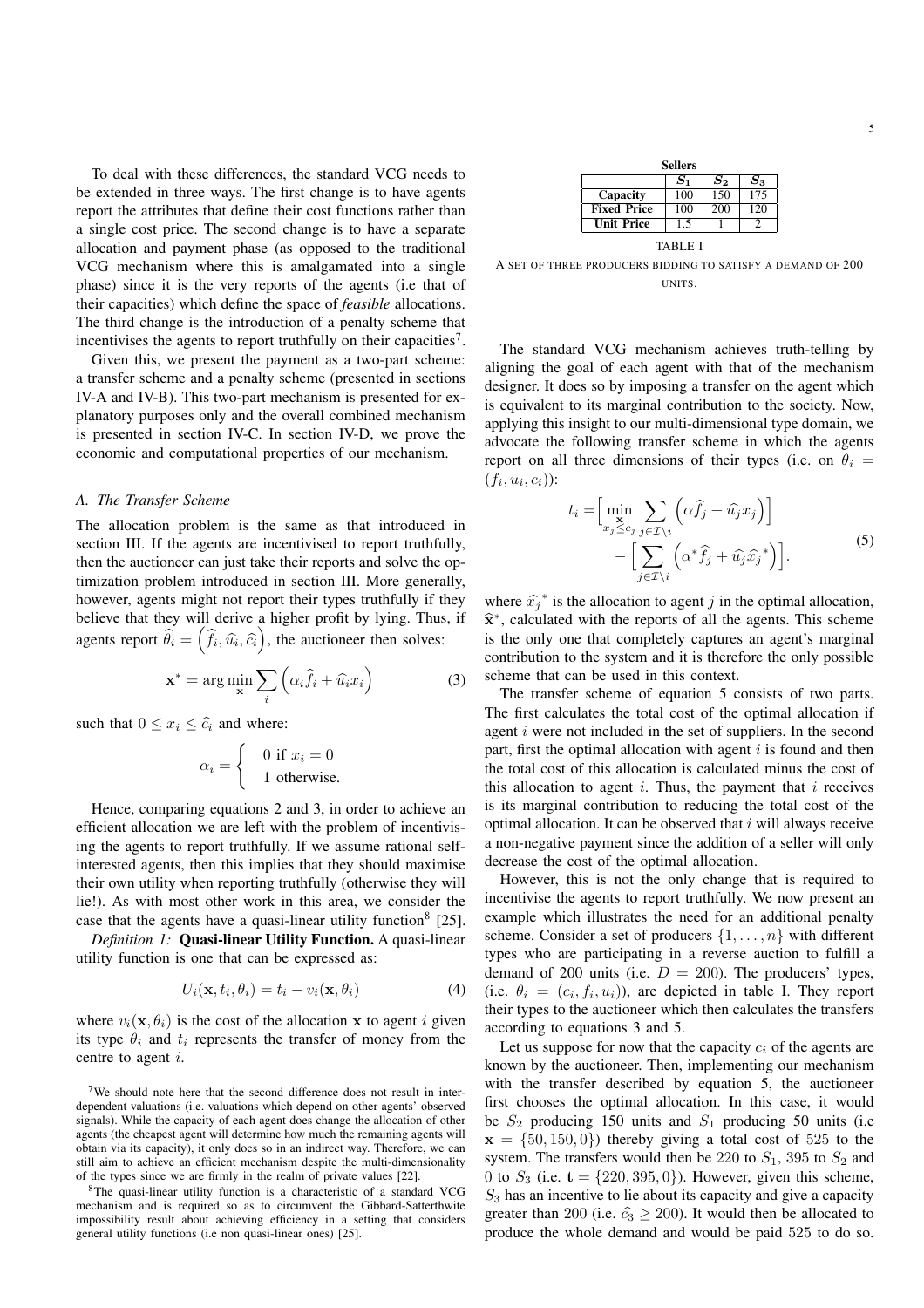However, as its true capacity is only 175 units, the demand will not be satisfied.

Thus from the above example, we can observe that an agent has an incentive to report a higher capacity than it actually has. However, an agent has no incentive to report a lower capacity. This is because the utility derived by an agent is equal to its marginal contribution to the society. Now, if an agent reports a capacity lower than its actual one and this misreport has an effect on the optimal allocation (i.e the capacity it reports is lower than the allocation it would have got under an optimal allocation), then it increases the total cost to the society since the minimisation in equation 3 would have tighter constraints. This would mean that the marginal contribution of the agent to decreasing the total cost in the society is less and hence the agent would derive a lower utility. We thus only need to worry about agents reporting a higher capacity than they actually have. We therefore impose a penalty scheme that incentivises agents to report truthfully about their capacity. In a standard VCG, such a penalty scheme does not exist since it is assumed that the producers have unlimited capacity. Furthermore, a penalty scheme imposed after the agents have supplied their allocations is the only way in which we can incentivise agents to report truthfully about their capacity. This is because the auctioneer will only know whether an agent has overstated its capacity if ever that agent has been allocated to produce over its true capacity (but under its declared one) after the agent has supplied its allocation.

## *B. The Penalty Scheme*

We wish to penalise agents that report a higher capacity than they actually have. However, we are not concerned with untruthful reporting if this does not change the resulting efficient allocation. This is because such agents will not derive a higher utility if their untruthful reporting has not changed the efficient allocation. Thus, we will call agents whose reported capacity changes the optimal outcome *active agents.*

For example in the allocation problem given in table I, if there was a supplier  $S_4$  with  $(c_4, f_4, u_4) = (150, 200, 2)$ , then even if it lied and reported  $\hat{c}_4 = 400$ , it would not make a difference in our optimal allocation (since its cost of supplying 200 units is 550 and this is still greater than the efficient outcome calculated previously).

In order to know whether the active agents have truthfully reported their capacity, we require a post-production stage that checks how much they actually produced. We shall assume that if an agent is asked to supply a certain amount  $\hat{x}_i^*$ , and actually produces only  $\overline{x_i}, (\overline{x_i} \leq \hat{x_i}^*)$ , then the capacity of that agent is  $\overline{x_i}$ . We shall see that given the penalty we design, this assumption is satisfied with rational agents. It is only in the case of malicious agents who want to increase the cost to the system with no consideration to their own utility for which the following penalty scheme would not work.

In more detail, we impose the following penalty,  $p_i$ , if the agent does not supply the amount that it was required to supply under the optimal allocation (i.e. if  $\overline{x_i} < x_i^*$ ):

$$
p_i = t_i (x_i \le \hat{c}_i) - t_i (x_i \le \overline{x_i}) + \delta \tag{6}
$$

where  $t_i(x_i \leq \hat{c}_i)$  is the transfer in equation 5 computed with the constraint  $x_i \leq \hat{c}_i$ ,  $t_i(x_i \leq \overline{x_i})$  is the one computed with the constraint  $x_i \leq \overline{x_i}$  and  $\delta > 0$ . Intuitively, the penalty scheme ensures that an agent overstating its capacity would derive strictly less utility than when it provided a truthful report by making such an agent derive an overall transfer of  $t_i(x_i \leq \overline{x_i}) - \delta$ . Note that in the event that such an agent has misreported so as to be in the active set,  $t_i(x_i \leq \overline{x_i})$  would then be zero and thus that agent would derive a negative utility equal to  $-\delta$  since  $t_i(x_i \leq \hat{c}_i)$  would also be removed from its utility.

This penalty scheme, which is a transfer of money from the agent to the auctioneer, consists of three parts. The first is the transfer that occurs with the reported capacity  $\hat{c}_i$ . The second part is the transfer that would have resulted if the agent had reported its capacity as the amount that it has successfully supplied. This penalty scheme thus only penalises agents in the case where their misreported capacity has changed the allocation of supply. The third part is the one that ensures that the utility an agent derives from misreporting its capacity is strictly lower than when it tells the truth (i.e it is then a strongly dominant strategy for the agent to report its truthful capacity).

It should also be noted that although this penalty scheme has been developed for the case of agents misreporting their capacity, it would also penalise agents that have not produced the specified amount due to other reasons. This penalty scheme thus puts the onus on the agents to provide an accurate report of the amount they can produce. The value of  $\delta$  can thus be set by the mechanism designer depending on how critical it is to meet demand. The more critical the requirement, the higher  $\delta$ should be set. Evidently, this sacrifices efficiency (the agents report a lower capacity than their most likely capacity) for robustness. Another attractive aspect of this penalty scheme is that if ever an agent realises after the allocation that it cannot produce the amount assigned to it, it would still produce till its limit so as to reduce the ultimate penalty. This penalty scheme can also be potentially coupled with a reputation mechanism such that instead of having a  $\delta$  which is uniform over all the agents, each agent i could have a specific  $\delta_i$  which the centre tunes according to past interactions with the agent (e.g. one could use the simple trust model in [9] in order to model past interactions and condition the penalties accordingly). Further details about the actual calibration of  $\delta$  when the system is designed for the case in which agents are unsure about their capacity are given in the appendix.

Thus, in our example in table I, if agent  $S_3$  reported  $\hat{c}_i$  = 200, it would be penalised  $525 + \delta$  (from equation 6). As a result, the agent does not profit by lying. In the case of the two other agents,  $S_1$  and  $S_2$ , misreporting their types, they incur a loss in utility equal to  $\delta$ .

#### *C. The Mechanism*

We can amalgamate the two-part payment-scheme presented in sections IV-A and IV-B into an equivalent one-stage payment, thus yielding the following centralised mechanism:

1) First the seller agents,  $S_i$ , provide reports of their types  $\theta_i = (f_i, \hat{u}_i, \hat{c}_i)$  to the centre.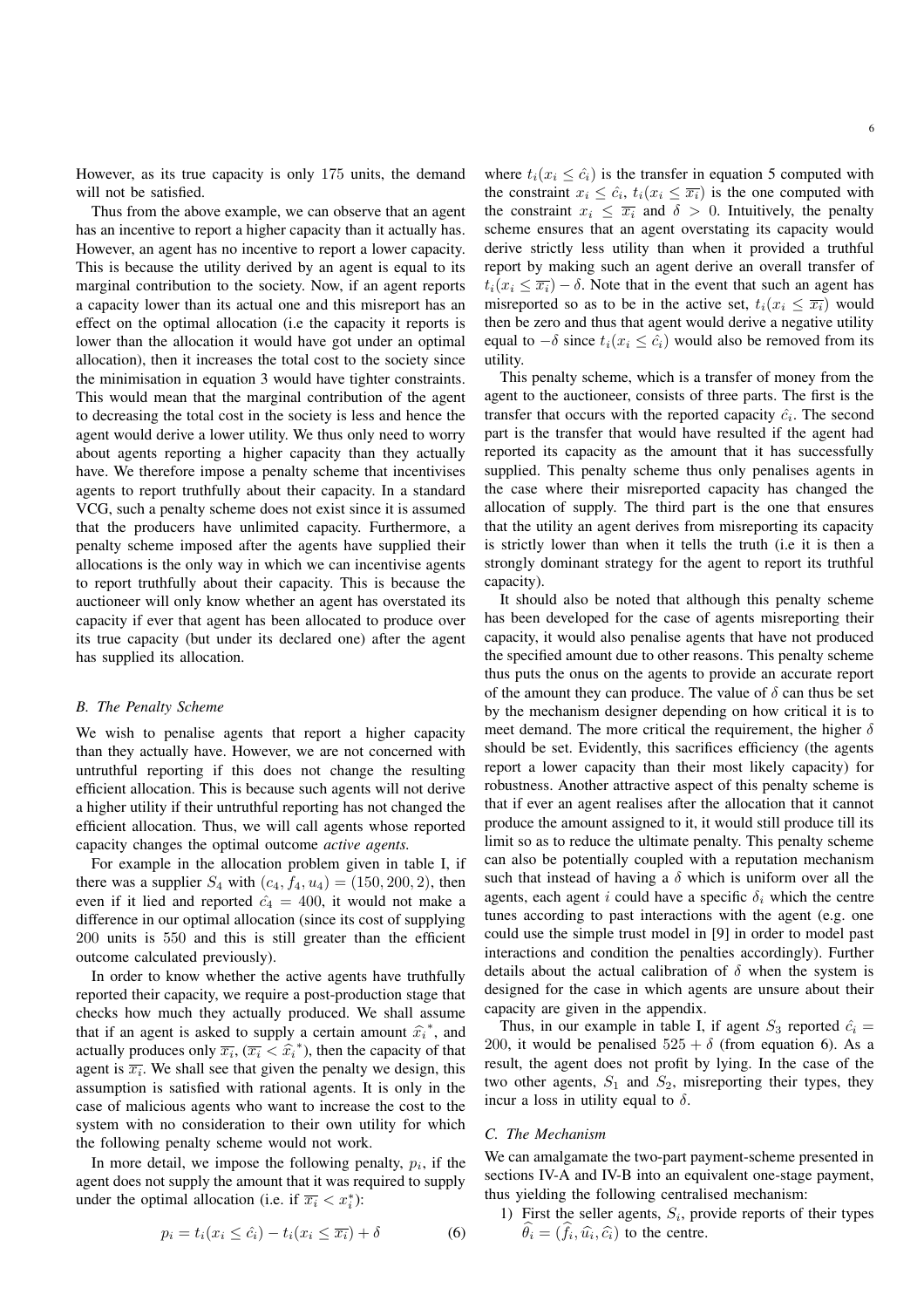- 2) The centre, having gathered total demand from the buyer agents, solves equation 3 and assigns production to the agents according to the optimal allocation vector  $\hat{\mathbf{x}}^*$ .
- 3) The centre then provides the overall payment  $m_i$  to the agents once they have produced their allocation:

$$
m_i = t_i - p_i
$$
  
=  $t_i(x_i \le \overline{x_i}) - \delta\beta_i$  (7)

where  $\beta_i$  is a binary variable indicating when a supplier has over-reported its capacity and equals 1 when  $\overline{x_i}$  <  $\widehat{x_i}^*$ .

# *D. Properties of the Mechanism*

We now prove the properties of our mechanism. To this end: *Proposition 1:* The mechanism is strategyproof.

*Proof:* A mechanism is *strategyproof* if it is a dominant strategy for the players to reveal their types truthfully (i.e. stating their types truthfully is a best strategy for an agent no matter what the type of the agent and no matter what strategy the other agents follow). Here, we need to prove that truthful reporting is a dominant strategy for the agents given the transfer and penalty schemes in our mechanism. We first consider the case that the agent has not over-reported its capacity. Then its strategy is to report  $\hat{\theta}$  so as to maximise its utility:

$$
\begin{aligned}\n\widehat{\theta}_{i} &= (\widehat{u}_{i}, \widehat{f}_{i}, \widehat{c}_{i}) = \arg \max_{\widehat{\theta}_{i} \in \Theta_{i}} (U_{i}(\widehat{\theta}_{i}), \mathbf{x}) \\
&= \arg \max_{\widehat{\theta}_{i} \in \Theta_{i}} \left[ \left( \widehat{\alpha}_{i}^{*}(\widehat{f}_{i} - f_{i}) + (\widehat{u}_{i} - u_{i}) \widehat{x}_{i}^{*} \right) \right. \\
&\quad - \min_{x_{j} \leq \widehat{c}_{j}} \sum_{j \in \mathcal{I}} \left( \alpha_{j} \widehat{f}_{j} + \widehat{u}_{j} x_{j} \right) + \\
&\min_{x_{j} \leq \widehat{c}_{j}} \sum_{j \in \mathcal{I} \setminus i} \left( \alpha_{j} \widehat{f}_{j} + \widehat{u}_{j} x_{j} \right) \right] \\
&= \arg \max_{\widehat{\theta}_{i} \in \Theta_{i}} \left[ \left( \widehat{\alpha}_{i}^{*}(\widehat{f}_{i} - f_{i}) + (\widehat{u}_{i} - u_{i}) \widehat{x}_{i}^{*} \right) \right. \\
&\quad - \min_{x_{j} \leq \widehat{c}_{j}} \sum_{j \in \mathcal{I}} \left( \alpha_{j} \widehat{f}_{j} + \widehat{u}_{j} x_{j} \right) \right]\n\end{aligned}
$$

The first part of the maximisation is the gain or loss that an agent makes by misreporting its type, whereas the second part is the effect that this misreporting has on the allocation and the global cost. Hence any misreport on its type is cancelled out by the effect on the global cost. The important point to note here is that the minimisation is not carried out by the agent but by a centre that is only aware of  $\theta_i$ . Hence, in order to maximise the term in [.] above, an agent should report  $\theta_i = (f_i, u_i, \hat{c}_i)$ . That is, truthtelling in  $(f_i, u_i)$  is a weakly dominant strategy (it is only weakly so because in certain cases an agent on lying would derive a utility which is equivalent to what it derives if it told the truth). Thus, we have proved that the mechanism is strategyproof in  $(f_i, u_i)$ . Furthermore, we know that an agent will not report a lower capacity (as per the discussion in section IV-A).

Now, we prove that under the penalty scheme the agent will not report a capacity higher than its actual one. The utility of an agent  $i$ , given that it has reported a higher capacity, is

the sum of its cost, transfer and penalty. We now prove that overreporting its capacity is a weakly dominated strategy for an active agent (i.e. overreporting one's capacity is never better than stating one's capacity truthfully). From equations 4 and 7, the utility of an agent would then be:

$$
U_i(.) = \max_{\hat{\theta}_i \in \Theta_i} \left[ (\hat{\alpha}_i^* (\hat{f}_i - f_i) + (\hat{u}_i - u_i) \hat{x}_i^*) - \min_{\substack{\mathbf{x} \le \overline{\mathbf{x}}_j \\ x_j \le \overline{\mathbf{x}}_j}} \sum_{j \in \mathcal{I}} (\alpha_j \hat{f}_j + \hat{u}_j x_j) \right] - \delta \beta
$$
  

$$
< \max_{\hat{\theta}_i \in \Theta_i} \left[ (\hat{\alpha}_i^* (\hat{f}_i - f_i) + (\hat{u}_i - u_i) \hat{x}_i^*) - \min_{\substack{\mathbf{x} \\ x_j \le \hat{c}_j \\ \hat{c}_i = c_i}} \sum_{j \in \mathcal{I}} (\alpha_j \hat{f}_j + \hat{u}_j x_j) \right]
$$

Thus, together with the fact that an agent would not report a lower capacity (since such a report would mean that its resulting allocation is less or equal to the one when it reports truthfully), the above proves that an agent will always report its truthful capacity  $c_i$ . Hence we have that the agent always reports truthfully about its type  $\theta_i$ .

*Proposition 2:* The mechanism is efficient.

This implies that the centre finds the outcome given by equation 2.

*Proof:* The above is a result of the strategyproofness of the mechanism. Since the goal of the centre is to achieve efficiency, then given truthful reports, the centre will achieve efficiency.

*Proposition 3:* The mechanism is individually-rational.

A mechanism is *individually rational* if there is an incentive for agents to join it rather than opting out of it. We begin by assuming that the utility an agent derives from not joining the mechanism is 0. Then, we need to prove that the utility an agent derives in the mechanism is always  $\geq 0$ .

Proof: Given the strategyproofness of the mechanism, the utility of an agent is:

$$
U_i(u_i, f_i, c_i) = -\min_{\substack{x_j \le c_j \ j \in \mathcal{I}}} \sum_{j \in \mathcal{I}} (\alpha_j f_j + u_j x_j)
$$

$$
+ \min_{\substack{x_j \le c_j \ j \in \mathcal{I} \setminus i}} (\alpha f_j + u_j x_j)
$$

The first minimisation is over a larger set than the second one. Thus:

$$
\min_{\mathbf{x}_j \leq c_j} \sum_{j \in \mathcal{I}} (\alpha_j f_j + u_j x_j) \leq \min_{\mathbf{x}_j \leq c_j} \sum_{j \in \mathcal{I} \setminus i} (\alpha f_j + u_j x_j)
$$

Hence,  $U_i(u_i, f_i, c_i) \geq 0$ .

*Proposition 4:* The mechanism is robust to uncertainties about the capacity of agents.

In this case, we impose less stringent information requirements on the agents when reporting their capacity. So far, we have considered the case where prior to revealing its type an agent is aware of its capacity. However, we believe that this may not be always practical since the capacity of a supplier may depend on numerous external factors (as discussed in section I). We therefore relax this requirement and consider the case where an agent is aware of only the probability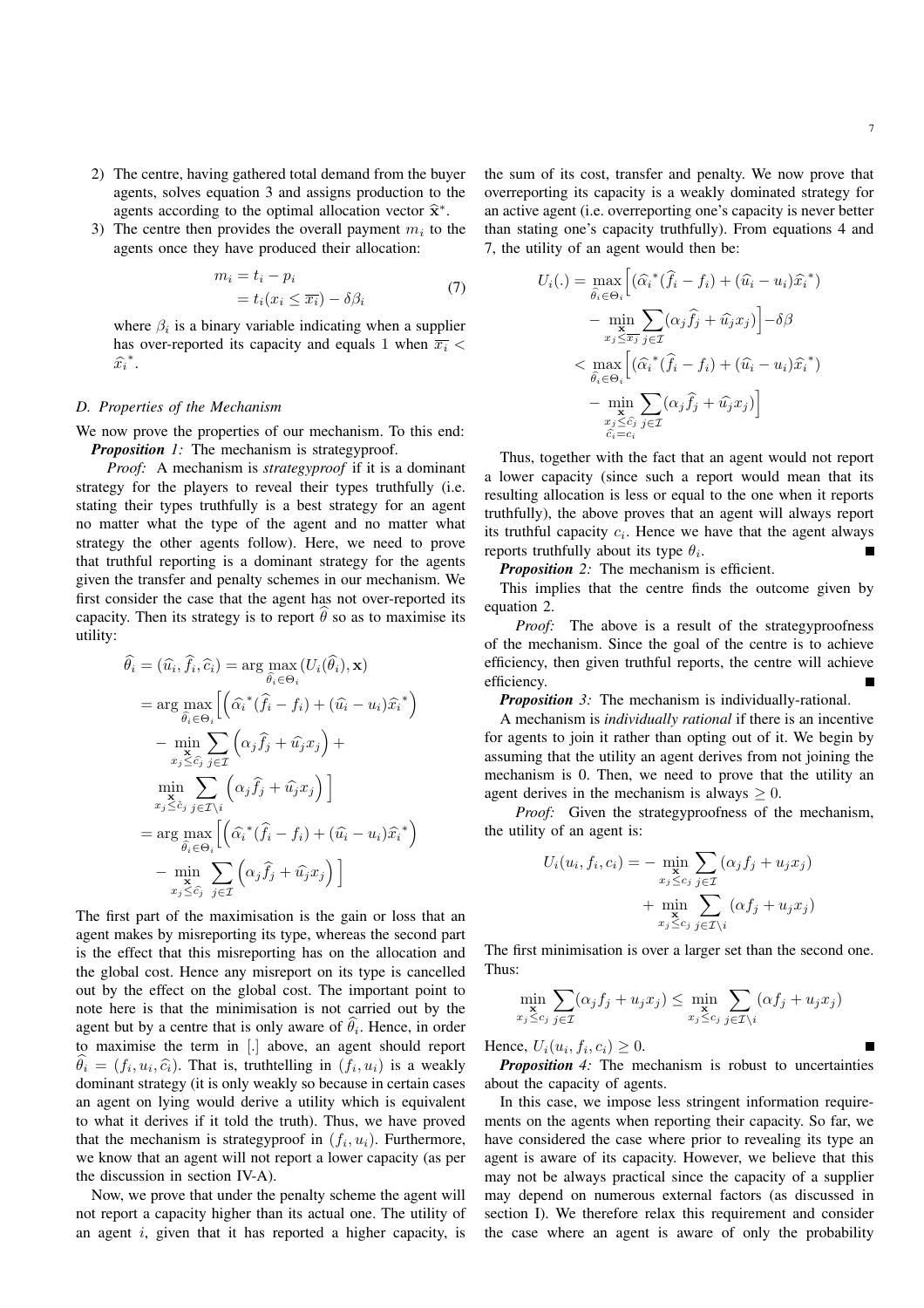8

distribution function (pdf) relating to its capacity. We next prove that the designer can, via the setting of  $\delta$ , force the agent to either report safe values (i.e. the agent is nearly certain that it will produce at least this capacity) or more risky but potentially more profitable ones.

*Proof:* We start by looking at the expected utility of an agent given that the probability distribution function of its capacity,  $pdf(c_i)$ , ranges from a lower bound  $c_i$  to an upper bound  $\overline{c_i}$ :

$$
E[U_i(c_i, f_i, u_i)] = E\left[\min_{\substack{x \\ x_j \leq \hat{c}_j}} \sum_{j \in \mathcal{I}\setminus i} (\alpha f_j + u_j x_j) - \min_{\substack{x \\ x_j \leq \hat{c}_j}} \sum_{j \in \mathcal{I}} (\alpha_j f_j + u_j x_j) - \delta \beta_i\right]
$$

$$
= \min_{\substack{x \\ x_j \leq \hat{c}_j}} \sum_{j \in \mathcal{I}\setminus i} (\alpha f_j + u_j x_j)
$$

$$
- \int_{\widehat{c}_i}^{\overline{c_i}} \min_{\substack{x_j \leq \hat{c}_j \\ x_j \leq \hat{c}_j}} \sum_{j \in \mathcal{I}} (\alpha_j f_j + u_j x_j) p \, d f(c_i) \, d c_i
$$

$$
- \delta P(c_i < \widehat{c}_i)
$$

Now, let us analyse how the reports of the agents impact on their utility. The safest report is the minimum report  $c_i$ . Reporting a higher capacity would then yield a gain of:

$$
\Delta E[U_i(c_i, f_i, u_i)] = -\delta P(c_i < \widehat{c}_i) + \left[\min_{x_j \leq \underline{c}_j} \sum_{j \in \mathcal{I}} (\alpha_j f_j + u_j x_j) - \int_{\widehat{c}_i}^{\overline{c}_i} \min_{x_j \leq \widehat{c}_j} \sum_{j \in \mathcal{I}} (\alpha_j f_j + u_j x_j) p df(c_i) dc_i\right]
$$
\n
$$
(8)
$$

The agents would then try to maximise the above gain given a certain  $\delta$ . Thus, the setting of  $\delta$  would then depend on how certain we want the agents to be about being able to satisfy their capacity. Hence, given  $P(c_i \geq \widehat{c_i})$ , setting  $\delta$  as:

$$
\delta = \left[ \min_{\substack{\mathbf{x}, \leq c_j \\ x_j \leq c_j}} \sum_{j \in \mathcal{I}} (\alpha_j f_j + u_j x_j) - \min_{\substack{\mathbf{x}, \leq \widehat{c}_j \\ x_j \leq \widehat{c}_j}} \sum_{j \in \mathcal{I}} (\alpha_j f_j + u_j x_j) P(c_i \geq \widehat{c}_i) \right]
$$

results in no expected gain for the agent. In fact from equation 8, if we consider a fixed  $\delta$ , then as  $\hat{c}_i$  increases, the part in [.] increases while  $-\delta P(c_i < \hat{c}_i)$  decreases. Thus there is a  $\hat{c}_i$  for a fixed  $\delta$  that results in a maximum gain. We can therefore conclude that as  $\delta$  increases,  $\hat{c}_i \rightarrow c_i$  and as  $\delta$  decreases,  $\widehat{c_i} \to \overline{c_i}.$ 

The second part of the robustness is that even if the agent realises after reporting  $\hat{c}_i$  that  $c_i < \hat{x}_i^*$  (and it is asked to produce  $c_i < x_i^* \leq \hat{c}_i$ , it will still produce upto  $c_i$  as a result of the payment and penalty scheme.

*Proof:* This is evident from the way the centre pays the agents. The agents get a higher utility with a higher production since the transfer depends on how much they produce (i.e.  $\overline{x}$ ) after the allocation. Specifically, consider an agent  $i$  that has overestimated its capacity in such a way that it affects the efficient allocation (i.e. in the efficient allocation calculated by the centre from the reported types,  $c_i < x_i^* \leq \hat{c}_i$ ). Then, that agent derives a utility of:

$$
U_i(.) = t_i(x_i \le \overline{x_i}) - f_i - u_i \overline{x_i} - \delta
$$
  
= 
$$
\min_{\substack{x \to \infty \\ x_j \le \widehat{c}_j}} \sum_{j \in \mathcal{I} \setminus} (\alpha_j \widehat{f}_j + \widehat{u}_j x_j)
$$
  
- 
$$
\min_{\substack{x \to \infty \\ x_j \le \widehat{c}_j}} \sum_{j \in \mathcal{I}} (\alpha_j \widehat{f}_j + \widehat{u}_j x_j) - \delta
$$
(9)

Only the second term of equation 9 can be affected by agent i varying its production amount  $\overline{x_i}$ . Since agent i wants to maximise its utility, it would want this second term to be as small as possible and therefore make  $\overline{x_i}$  as large as possible, which is achieved by making  $\overline{x_i} = c_i$ .

So far, we have discussed the use of a uniform  $\delta$  which is chosen according to how critically demand has to be met. This approach penalises the agent during the current interaction. An alternative approach to dealing with uncertainties in seller capacity would be to instead penalise the agent over-reporting its capacity during future interaction. A possible way of implementing this is via the use of a trust-based mechanism (TBM)[9]. Whilst detailing such a mechanism is outside the scope of this paper, we provide in the appendix an intuitive explanation on how such a mechanism would differ from the one proposed here.

*Proposition* 5: The optimal task allocation to the agents can be computed exactly by the centre in pseudo-polynomial time.

*Proof:* The centre can calculate the task allocation to the agents exactly using dynamic programming. Specifically, we wish to calculate  $C[n, D]$  — the minimum total cost to satisfy a demand of  $D$  with access to  $n$  producers. This can be solved using the recursive expressions:

$$
C[0,d] = \begin{cases} 0 & \text{if } d = 0\\ \infty & \text{if } d > 0 \end{cases}
$$

$$
C[i,d] = \min_x \begin{cases} C[i-1,d] \\ C[i-1,d-x] + f_i + xu_i \end{cases}
$$

such that  $0 < x \leq c_i$ . As the production allocated to each producer is in indivisible units, we can calculate  $C[n, D]$  by evaluating all  $nD$  possible values. This results in an algorithm which operates in pseudo-polynomial time.

In particular, a simple algorithm for this solution is presented in figure 1. Here we calculate all the values of the array,  $C[n, D]$ , starting from the known case  $C[0, 0] = 0$  and using the recursive expressions above to calculate subsequent values. A more efficient solution may be found using primaldual algorithms [28]. However for the size of problem tackled here, the above solution is extremely efficient. Moreover, the same approach can then be used to calculate the resulting task allocation to the agents.  $\blacksquare$ 

#### V. A DECENTRALISED MECHANISM

So far we have considered a centralised mechanism in order to deal with our task allocation problem. However, as discussed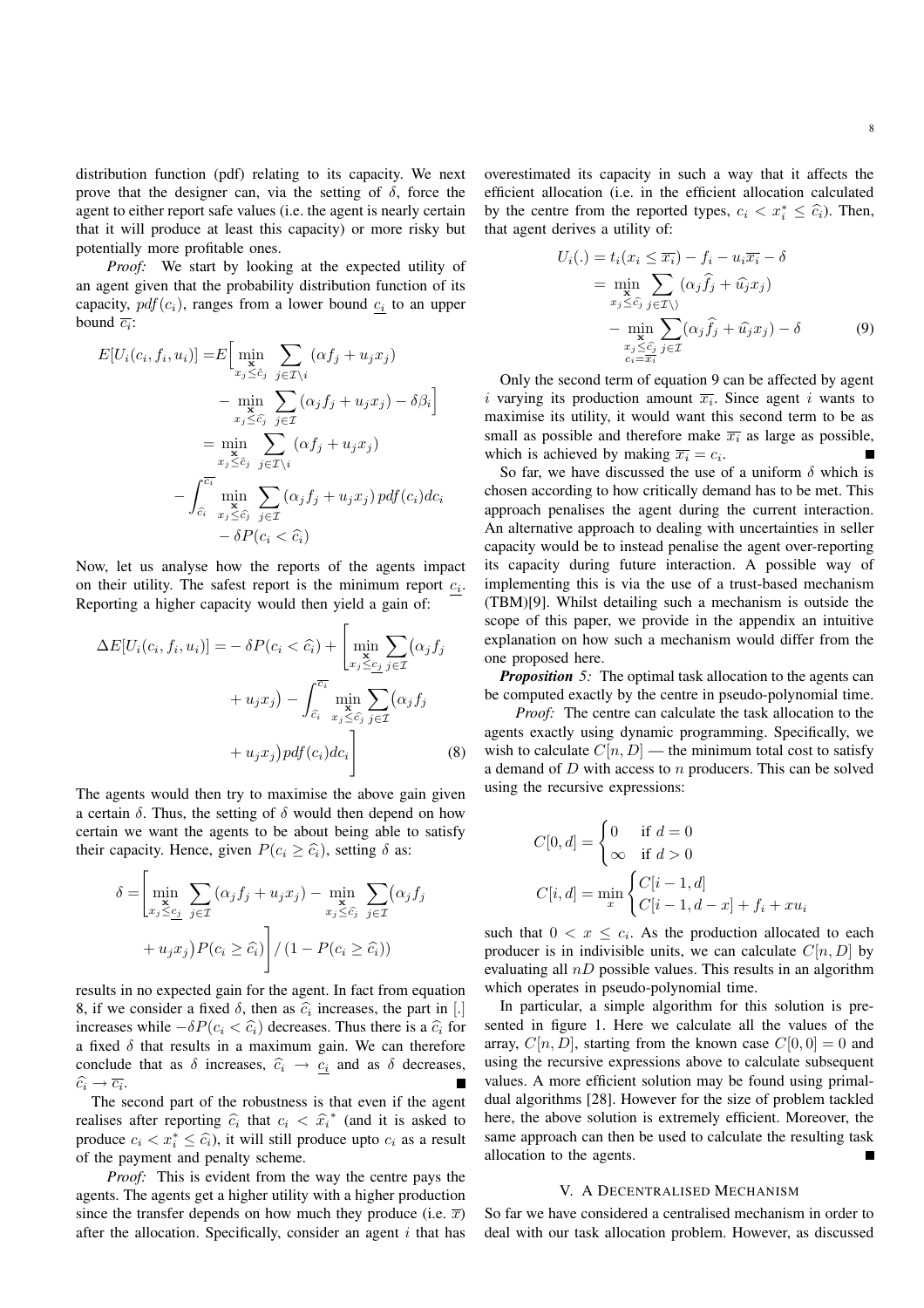| Calculate initial row of matrix C                          |
|------------------------------------------------------------|
| $CI0.01 \leftarrow 0$                                      |
| for $d = 1$ to D do $C[0,d] \leftarrow \infty$             |
| Loop through the total number of producers                 |
| for $i = 1$ to n do                                        |
| Loop through the total demand                              |
| for $d = 0$ to D do                                        |
| $Cli, dl \leftarrow Cli-1, dl$                             |
| Loop through the total capacity of producer i              |
| for $x = 1$ to min $\{d, c_i\}$ do                         |
| Compare the previous result to the current                 |
| result and select the minimum of the two                   |
| $C[i,d] \leftarrow min\{C[i,d], C[i-1,d-x] + f_i + xu_i\}$ |
| Return the final result                                    |
| return C[n,D]                                              |



in section I, we sometimes require a mechanism for task allocation in which there is no centre that governs the allocations. Therefore, in this section, we consider the CDA as the second class of MBC task allocation mechanism.

Our task allocation problem involves multiple suppliers and multiple buyers, and the matching of the two is determined by the sellers and buyers who successfully transact with one another. As discussed in sections I and II, the most common CDA format assumes buyers and sellers have an increasing marginal cost and no startup cost and the offers in the trade are via price alone. However, in our case, the total production cost depends on both the startup cost and the number of units to be sold (given the marginal cost). In fact, since the startup cost is distributed over the sale quantity, the cost price is not fixed for different numbers of units sold. As a result, the supplier cannot firmly decide on an asking price (based on the production cost per unit or *cost price*) that would allow it to be profitable and to participate in the task allocation (by transacting with potential buyers). This is because the sale quantity cannot be known *a priori*. To overcome this, we assume that it is possible for the supplier to make a prediction about the amount of units it expects to sell (since exact demand can only be estimated) $9$ . Now, in traditional cost settings, a supplier can start making bids for a low quantity and slowly ramp up his price so as to ensure he does not make a loss. However, in our scenario, low quantities correspond to higher unit prices. Thus the supplier is faced with the problem that reducing its price may not guarantee that it transacts and in certain cases may lead to a loss (if a buyer specifies a demand such that the ask price becomes lower than the cost price). We therefore allow sellers to communicate the amount they wish to sell to the market via a multidimensional bid consisting of both quantity and price. We also specify in our clearing rules that a transaction only occurs when a buyer makes a bid for this amount.

Given this background, a key objective for the decentralised mechanism is to be *individually rational* (as defined in section IV-D). In this case, this means ensuring the suppliers can be profitable in the market so that they are incentivised to enter it in the first place. Furthermore, while the mechanism has to be individually rational, our global objective is to achieve the most efficient outcome (task allocation) that we can. Now as we discussed in section III, this is equivalent to finding the allocation that minimises total cost. In a typical CDA mechanism, the optimal task allocation occurs when the total profit of all buyers and all sellers is maximised [43] and this occurs when the combined cost of sellers is minimised on the sell side<sup>10</sup>, as the sellers with the lowest cost would be successful.

However, given our additional constraints of limited capacity and a startup cost, the seller's strategic behaviour would be more complex than that of the buyer, since, as we mention before, it additionally has to strategise over the quantity it is expected to sell. In this context, we cannot achieve full efficiency because no agent has complete information about every other agent in the market (unlike in section IV where the centre is aware of everyone's cost functions and capacities) and the sellers do not have increasing marginal costs which would guarantee an equilibrium price for trade [25].

Given this, our aim is to design a protocol that achieves a level of efficiency that is reasonably close to the optimal solution given by our centralised mechanism. To do this, we now outline our protocol, and then go on to compare its performance with its centralised counterpart in terms of task allocation efficiency.

# *A. The Mechanism*

The protocol we propose is a variant of the multi-unit CDA. Buyers and sellers can submit offers to buy and sell multiple units of the resource, respectively, and those orders are queued in an order book which is cleared continuously (with additional constraints as a result of buyers' inelastic demands). The protocol proceeds as follows:

- Buyer *i* submits an offer,  $bid(q, p, i)$ , to buy exactly q  $(q \ge 1)$  units of the good at the unit price p. The utility of buyer i for a quantity other than  $q$  is 0.
- Conversely, supplier  $S_j$  submits an offer,  $ask(q, p, j)$ , to sell a maximum of  $q$  ( $q \ge 1$ ) units at unit price p.
- These bids and asks are queued in an *orderbook*, which is a publicly observable board listing all the bids and asks submitted to the market (see table II). The bids in the order book are sorted in decreasing order of price and the asks are in increasing order (higher bids and lower asks are more likely to result in transactions).
- The *clearing rule* in the market is as follows. Whenever a new bid or ask is submitted, an attempt is made at clearing the order book. The orderbook is cleared *whenever* a transaction can occur (that is, when the lowest asking price is higher than the highest bidding price *and* any bidding offer can be cleared completely and the bidding quantity for each offer is completely satisfied by the supply to be cleared). The transaction price is set at

<sup>&</sup>lt;sup>9</sup>In fact, in CDA scenarios demand cannot be known even after the bids have been submitted [6]. This is why sellers try to predict the demand in order to be more profitable [19].

<sup>&</sup>lt;sup>10</sup>Sell side refers to the market from the sellers' perspective.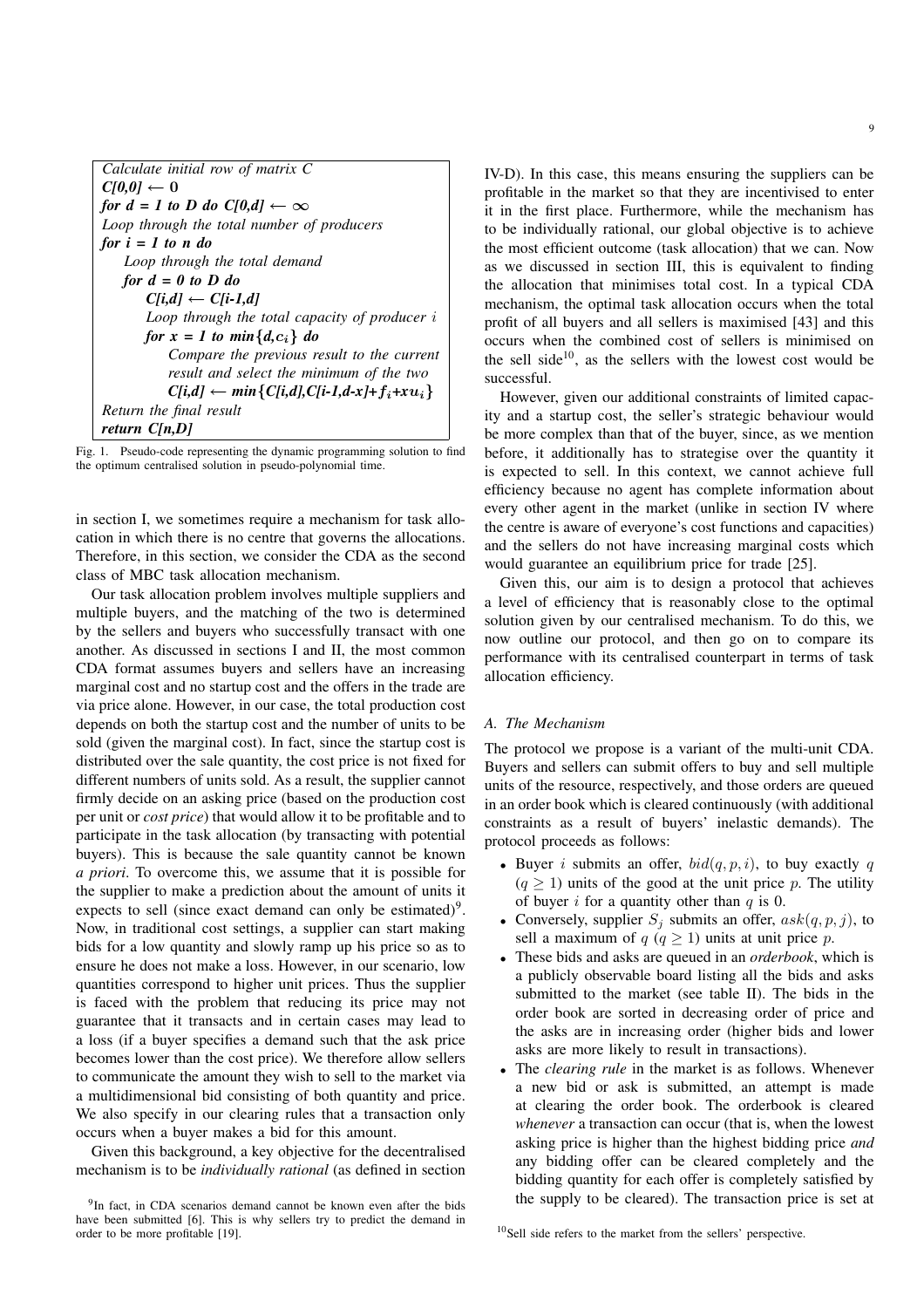the bidding price which we experimentally find to result in the total market profits being equally divided between the sell side and the buy side<sup>11</sup> [43].

| Order Book                              |                                          |  |  |
|-----------------------------------------|------------------------------------------|--|--|
| <b>Bids</b><br>(quantity, price, buyer) | <b>Asks</b><br>(quantity, price, seller) |  |  |
| (30, 2.95, 2)                           | (60, 2.20, 3)                            |  |  |
| (40, 2.75, 5)                           | (25, 2.60, 1)                            |  |  |
| (30, 2.70, 1)                           | (40, 3.22, 2)                            |  |  |
| (24, 2.16, 3)                           | (100, 3.50, 5)                           |  |  |
|                                         | (25, 3.69, 7)                            |  |  |
|                                         |                                          |  |  |

TABLE II MULTI-UNIT CDA ORDER BOOK - BEFORE CLEARING

To further illustrate this process, we present a graphical representation of the clearing rule in figure 2. As can be seen, the offers queued in the orderbook are used to build demand and supply curves. All bids with a unit price lower than the lowest unit ask price and, similarly, all asks with a unit price higher than the highest unit bid price, cannot result in any transaction and are not represented in the figure. The transaction price and quantity are clearly shown in the figure (2.75 and 70 respectively), as the point where the demand curve crosses the supply curve under the additional constraint that bid offers are not divisible. At this transaction price, the total profit of all buyers and sellers that transact is maximised with all constraints specified by our protocols satisfied. The orderbook in table II can thus be cleared as shown in figure 2 resulting in the new orderbook given in table III. The market clearing is then similar to solving an optimisation problem where the objective is to maximise the total profit of buyers and sellers that will transact given that cleared demand must be equal to cleared supply and no partial clearing of bid is allowed. <sup>12</sup>

Now in order to compare the efficiency of this protocol with that of the centralised mechanism, we assume that the buyers have high limit prices (this represents price inelasticity because buyers are willing to pay any price to acquire the goods and is equal to an arbitrary maximum price that a bid or an ask can be submitted at). Furthermore, we adopt the approach of Gode and Sunder [18] in employing a zero-intelligence strategy in order to find the underlying efficiency of our market. To this end, we next present the ZI2 that is tailored to the bidding structure of our CDA protocol, before we detail the actual

<sup>12</sup>We note that other clearing rules are also possible, for example to maximise the number of transactions or to maximise profits of the sellers only. However, the aim of a market mechanism is to maximise social welfare by maximising the total profit extracted in the market, and it is achieved through the simple ordering order books that publicly shows which buyers (with highest valuation of the goods) can transact with which suppliers (with the lowest ask prices).



| <b>Order Book</b>                                                |                                                                                    |  |  |
|------------------------------------------------------------------|------------------------------------------------------------------------------------|--|--|
| <b>Bids</b><br>(quantity, price, buyer)                          | Asks<br>(quantity, price, seller)                                                  |  |  |
| (30, 2.95, 2)<br>(40, 2.75, 5)<br>(30, 2.70, 1)<br>(24, 2.16, 3) | (60, 2.20, 3)<br>(25, 2.60, 1)<br>(40, 3.22, 2)<br>(100, 3.50, 5)<br>(25, 3.69, 7) |  |  |

(b)

Fig. 2. Panel (a) shows the demand and supply (curves) of the order book, with the shaded region representing allocations. Panel (b) points out the *clearable bids and asks* in the order book (shaded area in panel (a)).

| <b>Order Book</b>               |                           |  |  |  |
|---------------------------------|---------------------------|--|--|--|
| <b>Bids</b>                     | Asks                      |  |  |  |
| <i>(quantity, price, buyer)</i> | (quantity, price, seller) |  |  |  |
| (30, 2.70, 1)                   | (15, 2.60, 1)             |  |  |  |
| (24, 2.16, 3)                   | (40, 3.22, 2)             |  |  |  |
|                                 | (100, 3.50, 5)            |  |  |  |
|                                 | (25, 3.69, 7)             |  |  |  |
|                                 |                           |  |  |  |
|                                 |                           |  |  |  |
|                                 |                           |  |  |  |

TABLE III MULTI-UNIT CDA ORDER BOOK - AFTER CLEARING

evaluation.

## *B. The ZI2 Strategy*

One of the principal concerns in developing a market mechanism is to ensure that it is efficient even when the participants adopt a simple strategic behaviour. The underlying intuition here is that by considering such behaviour, we are able to establish a lower bound on the efficiency of the mechanism and we can consider the extent to which the market mechanism itself affects the efficiency of the market. Thus, the ZI strategy [18] is widely used for this purpose since it is not motivated by trading profit and effectively ignores the state of the market and past experience when forming a bid or an ask. It simply draws its offer price from a uniform distribution over a given range.

<sup>11</sup>We chose this option because a mechanism where most of the profits in the market were distributed among sellers would be less appealing to buyers than one where a larger share of profits were distributed among buyers. Thus, with a similar preference among sellers (who will join a market where more profit is distributed among the sell side), a mechanism that equally distributes market profits among the buy and sell side is the rational preference for both buyers and sellers.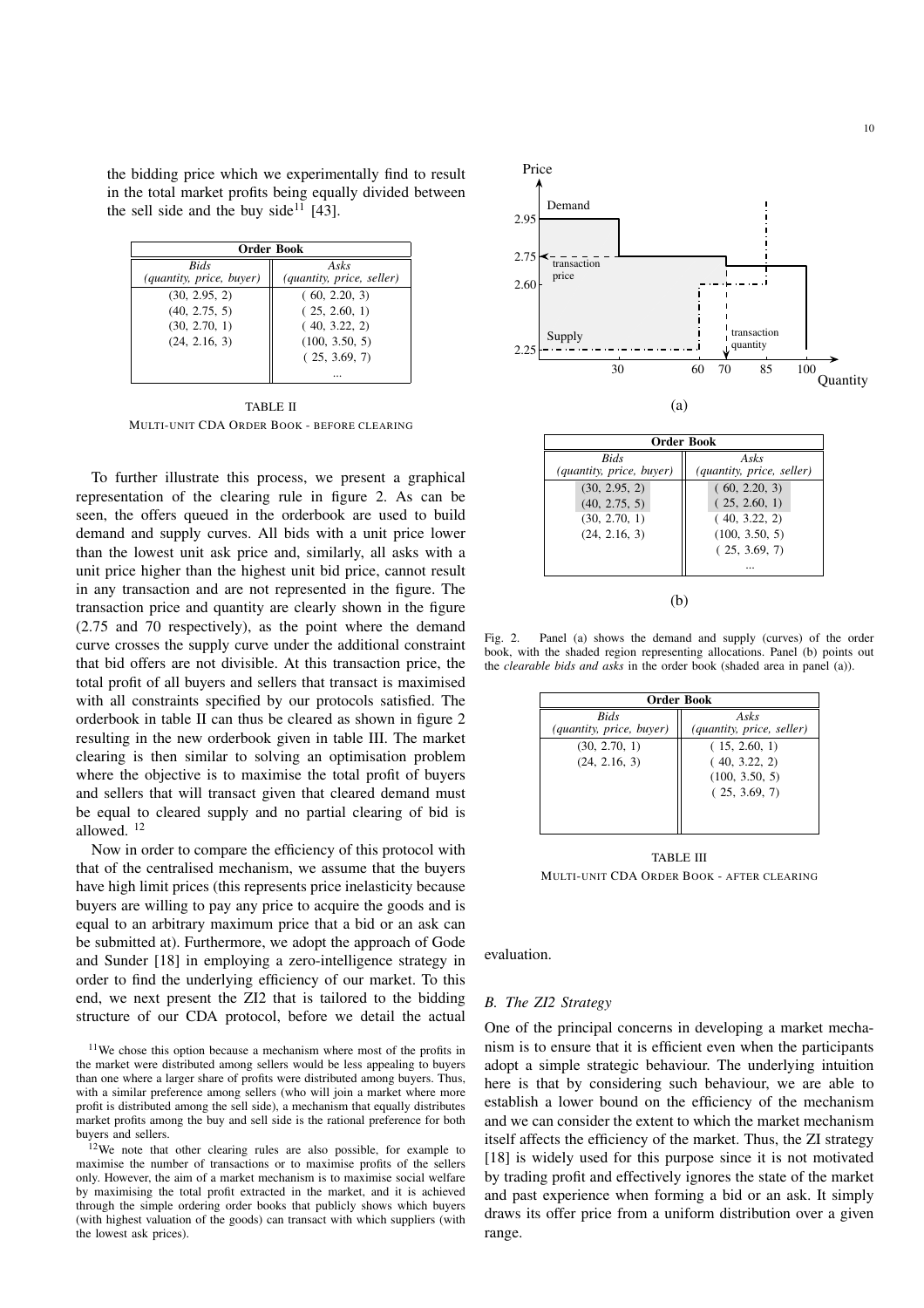Since in our mechanism, the asks consist of price and quantity, we extend the ZI strategy to our *ZI2 strategy* that randomises over both price and quantity. As discussed earlier, any sophisticated strategy, on the sell side, would make some form of prediction on the number of units it is likely to sell as part of its price formation process (because information about the actual demand is not available and there is uncertainty as to whether the agent is more competitive than the other participating suppliers). Our ZI2 supplier  $i$ , instead, randomises over the expected transaction quantity to form a limit price  $\ell_i$  which is used as in the original ZI strategy. Thus the ZI2 strategy is $^{13}$ :

r buyer *i*,  
\n
$$
p_i \sim U(0, \ell_i)
$$
\n
$$
offer \sim bi d(q_i, p_i, i) \qquad (10)
$$

For seller  $j$ ,

 $F<sub>0</sub>$ 

$$
\hat{q}_j \sim \mathcal{U}(0, c_j)
$$
\n
$$
\ell_j = (f_j + \hat{q}_j u_j) / \hat{q}_j
$$
\n
$$
p_j \sim \mathcal{U}(\ell_j, max)
$$
\n
$$
offer = ask(c_j, p_j, j) \qquad (11)
$$

Buyers are endowed with high limit prices at the beginning of the auction (because they have inelastic demand), while sellers are endowed with their cost functions and capacities (collectively referred to as the production function). Buyer  $i$ submits offers to buy the quantity  $q_i$  it requires at a unit price drawn from a uniform distribution ranging from 0 to its limit price  $\ell_i$  (see equation 10). Conversely, seller j submits an ask between its limit price and  $max$  as per equation 11, where  $c_j$  is its production capacity,  $f_j$  is its startup cost,  $u_j$  is its marginal cost.

#### *C. Empirical Evaluation of the Mechanism*

In order to perform empirical evaluations, we have developed an implementation of this distributed mechanism based on the protocol and strategies described here<sup>14</sup>. As the experimental setup, we ran the simulations over  $2000$  rounds<sup>15</sup> for two different markets, more specifically a small market with 3 buyers and 3 sellers (*market A*) and a larger market with 15 buyers and 15 sellers (*market B*). We consider both the small and large markets so as to demonstrate the scaleability of our mechanism.

In each market, each seller was given a production function (supply for market A is given in table I), while each buyer was required to procure an exact quantity of units with a

relatively *high* limit price. We ran different simulations for each market, with different total demands ranging from 1 to the maximum production quantity. The total demand,  $D$ , was distributed among the buyers (see table IV for the demand in market A, where  $D = \sum_i q_i, D \in [1, 425]$  given the sellers' production functions in table I). Thus, the total demand in market A was varied from 1 to 425 (the maximum supply quantity of market A), while in market B the total demand ranged from 1 to 2400.

| <b>Buvers' Demand</b> |          |                |                 |  |
|-----------------------|----------|----------------|-----------------|--|
| $B_i$                 | $B_1$    | B <sub>2</sub> | $B_3$           |  |
| allocation 1          | 100      | 150            | $\overline{50}$ |  |
|                       |          |                |                 |  |
| allocation n          | $q_1$    | $q_2$          | q <sub>3</sub>  |  |
|                       | TABLE IV |                |                 |  |

A SET OF THREE BUYERS WITH DIFFERENT DEMANDS.

In order to empirically evaluate the efficiency of the mechanism, in terms of minimising the total cost of production, we measure this property and compare it to the optimal solution found in the centralised mechanism. Given each total demand, the mean efficiency of the market (averaged over 2000 independent rounds) is shown in figure 4, where the optimal production cost is normalised to 1, while the total production cost of the centralised and the decentralised mechanisms are shown in figure 3. As can be seen, the mechanism is efficient with an average efficiency of 83% (and a minimum efficiency of 53% when demand is relatively low) for the market B and an average efficiency of 86% (and a minimum efficiency of 67%) for market A. In both cases, the minimum efficiency case occurs when the demand is split amongst many more suppliers than are actually needed (with respect to the optimal allocation). This increases the overall cost of supply as a result of the fixed cost of the extraneous suppliers. However, in the typical CDA, the worst-case analysis considers the average efficiency of ZI agents [18]. This is because although it is theoretically possible for an allocation of very low efficiency to occur, in almost every run (higher than 99% of the time), the CDA implemented with agents employing the ZI strategy has a high efficiency. Thus, it is the zero-intelligence nature of the strategy which provides a lower bound on measuring efficiency and, we expect the average efficiency with a more informed strategy to be better [6], [19], [43]. We thererefore adopt this approach in discussing the inherent efficiency of our CDA mechanism.

In the experiments with each market, we observe an increasing trend whereby the market efficiency increases as total demand approaches the maximum capacity of the sellers (see figure 4). It can also be seen that there is a high variance when the total demand is relatively low. Considering specifically the set of experiments with market A, the intuitions behind these observations are as follows. The variance of the market efficiency is generally higher when the total demand is low. This is because the optimal allocation for a total demand of 100 is completely covered by seller 1 (with a marginal cost of 1.5 and a startup cost of 100). However, our market mechanism does not ensure that only seller 1 will trade and, thus, sellers 2

 $13X \sim U(A, B)$  describes a discrete uniform distribution between A and B, with steps of 0.01.

<sup>14</sup>Available at http://www.ecs.soton.ac.uk/∼pv03r/simula tor

<sup>&</sup>lt;sup>15</sup>The results were validated using a students t-test with two samples of 2000 runs, assuming equal variance with means  $\mu_1 = 0.7198$  and  $\mu_2 =$ 0.7218 and p-value  $p = 0.3660$ . This means that the difference between the means is not significant.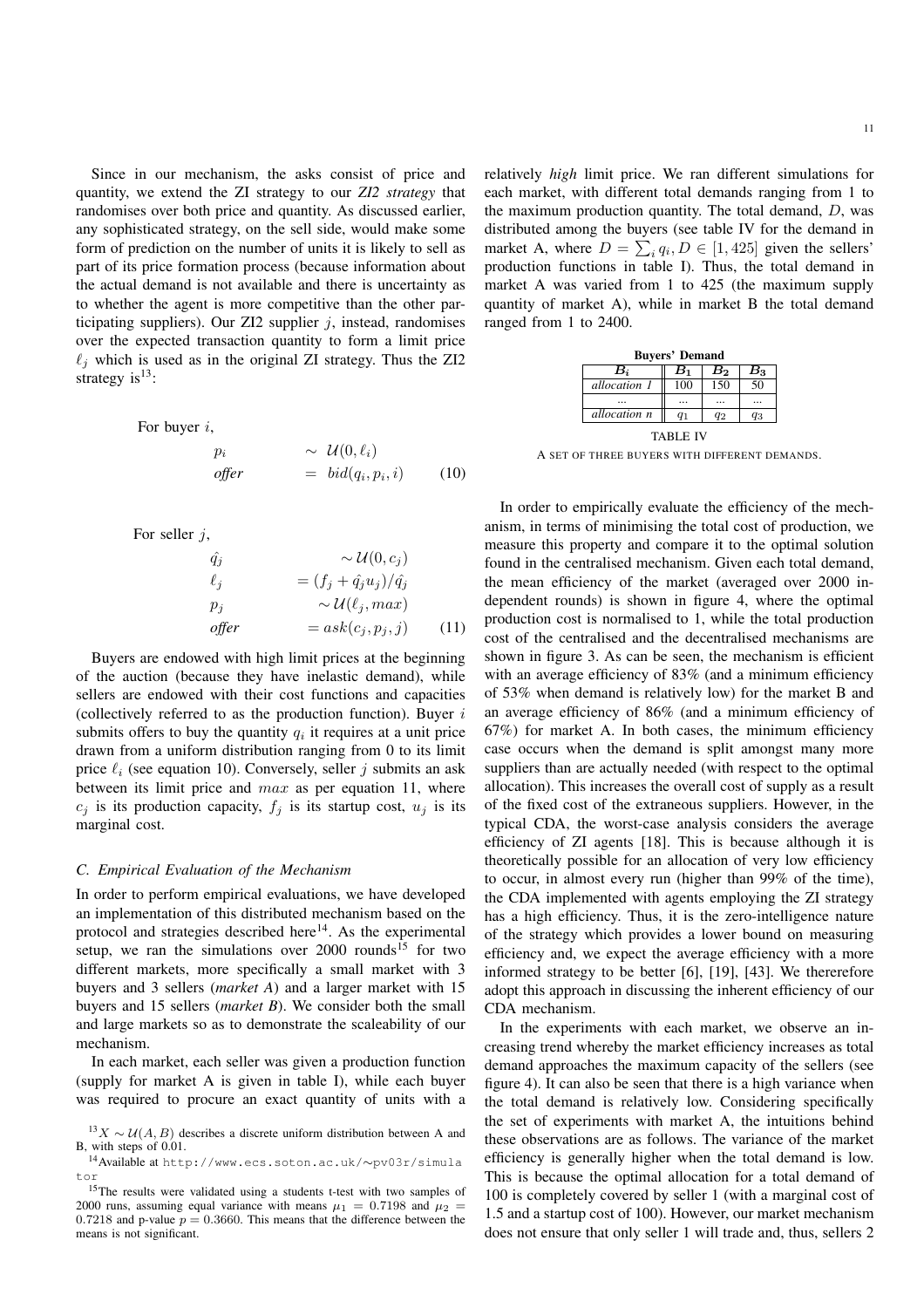

Fig. 3. Optimal and CDA production cost



(a) 3 buyers and 3 sellers

Fig. 4. Average market efficiency

and 3 may also be part of this allocation for the total demand of 100. The high variance is principally an artefact of the additional startup costs if more than one seller were to trade. As the total demand increases past 175, the optimal allocation is covered by at least two sellers. Again, the variance past the demand of 175 is the result of sellers supplying different numbers of units at different marginal costs, with at most one additional startup cost. When the total demand is very high, close to the total capacity, all the sellers participate in the allocation, and the small variance is solely due to the sellers providing different numbers of units (a difference which is relatively low compared to the total startup cost). The observations in the set of experiments with market B can also be explained by the same reasoning, with the higher variance occurring when demand that can be covered by a single seller is distributed among multiple sellers.



Total Sellers' Cost in Market B

 $6000$ 

(b) 15 buyers and 15 sellers

Furthermore, we can explain the increasing trend of the market efficiency seen in figure 3. Considering market A, a demand of up to 175 can be provided by only 1 seller. The jumps in figure 3 correspond to the optimal allocation changing between a combination of one to three sellers. For example, jumps at 100 and 150 correspond to the optimal allocation starting with seller 1, changing to seller 2 and finally to seller 3. The increase in efficiency as total demand increases is the result of the number of sellers involved in the optimal allocation, changing from a single seller (up to a total demand of 175) to three sellers (past a total demand of 325 which is the highest demand any two sellers can cover). However, in our market, any number of sellers can trade at any time. Thus, as total demand increases, the loss in efficiency that arises from the extra startup costs (compared to the optimal allocation) decreases which in turn explains the generally increasing trend.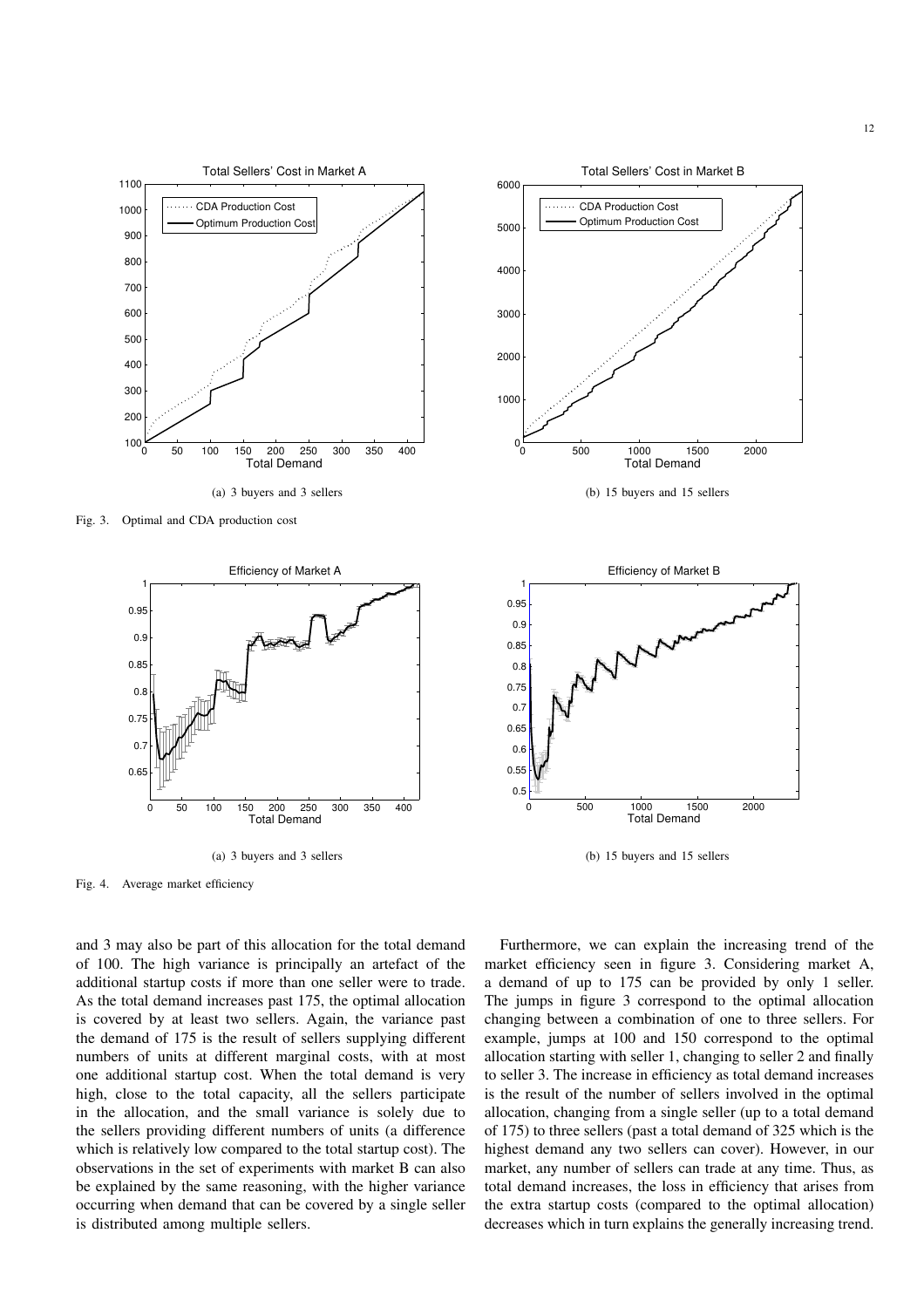

Fig. 5. The sellers' total profit given different demands (for market A with 3 buyers and 3 sellers and market B with 15 buyers and 15 sellers.

In the simulations with market B, a similar trend can be observed, with a lower efficiency when demand is lower than the minimum sellers' capacity (210). As in market A, there are more inefficient allocations that can arise when demand is low (and can be satisfied by a single seller), which would decrease the average efficiency much more than it would given a smaller number of inefficient allocations. Here, we use the same reasoning as in market A to explain the jumps, which are larger in number given the larger number of participants.

As well as being efficient, the simulation results in figure 5 show that, broadly the sellers and buyers do indeed equally share the market profits (the ratio of sellers' profits to total market profit is approximately equal to 0.5 in both cases. This fair division of profits arises from the design of the clearing rule (see section V-A). This is important because this profitability means that the agents are incentivised to enter the market which means our distributed mechanism can be viewed as being individually rational.

Having analysed two different markets (A+B) in detail, we now examine how the efficiency of our mechanism scales up over different markets (see figure 6). In order to do so, we find the average efficiency of markets as the number of buyers and the number of sellers are respectively varied from two<sup>16</sup> to twenty. We run the auctions over 500 iterations with sellers randomly allocated their supply and buyers having a demand ranging from 1 upto the total supply divided by number of buyers. As can be seen, the average efficiency of the mechanism is maintained as the size of the market increases. The average efficiency ranges between 0.64 and 0.89 with no correlation to the market size  $17$ , which implies that it is unaffected by the size of the market i.e. the market scales.



Fig. 6. Performance of Decentralised Mechanism in different markets with different number of buyers and sellers.

#### VI. CONCLUSIONS AND FUTURE WORK

In this paper, we have presented our work on the development of two complementary mechanisms for task allocation. We considered a scenario where production costs are characterised by a cost function composed of a fixed cost, a constant marginal cost and a limited capacity and where we were seeking the minimal total production cost that satisfies demand.

Specifically, in the first mechanism we extend the standard VCG mechanism to our problem domain in order to incentivise selfish agents to report truthfully about their types and thereby enabling the mechanism to find the efficient allocation. This required a novel penalty scheme to ensure that the mechanism is strategyproof for agents misreporting both their cost and their capacities. Individual rationality is conserved under this new mechanism and we show how this mechanism is robust to uncertainties in the capacities of the agents. We then presented a dynamic programming algorithm, that solves the task allocation problem of the centre in pseudo-polynomial time.

In the second mechanism, we extend the standard format of a CDA so as to develop a decentralised mechanism for resource allocation in the same context. We find that this mechanism has a high inherent average efficiency (over 86% in the examples we study) by testing it with a variant of the ZI strategy.

When taken together, we find that these mechanisms represent a trade-off in terms of efficiency and the decentralisation of a mechanism (in the examples we consider, the loss in efficiency can range from 0% to 50% depending on the demand and number of buyers and sellers in the market). However, both mechanisms still ensure that the participants derive a profit by joining the mechanism, thereby justifying their use with selfish agents.

As future work, we first intend to extend these mechanisms to deal with iterated allocations (i.e. ones in which new demand continuously appears) since in several of the cases we consider it is conceivable that the agents can observe and learn about the behaviours of other agents in the system. Our

<sup>&</sup>lt;sup>16</sup>A minimum of two sellers and two buyers is required for a double auction. <sup>17</sup>The correlation between average efficiency and number of sellers is 0.1 and the correlation between average efficiency and number of buyers is -0.05.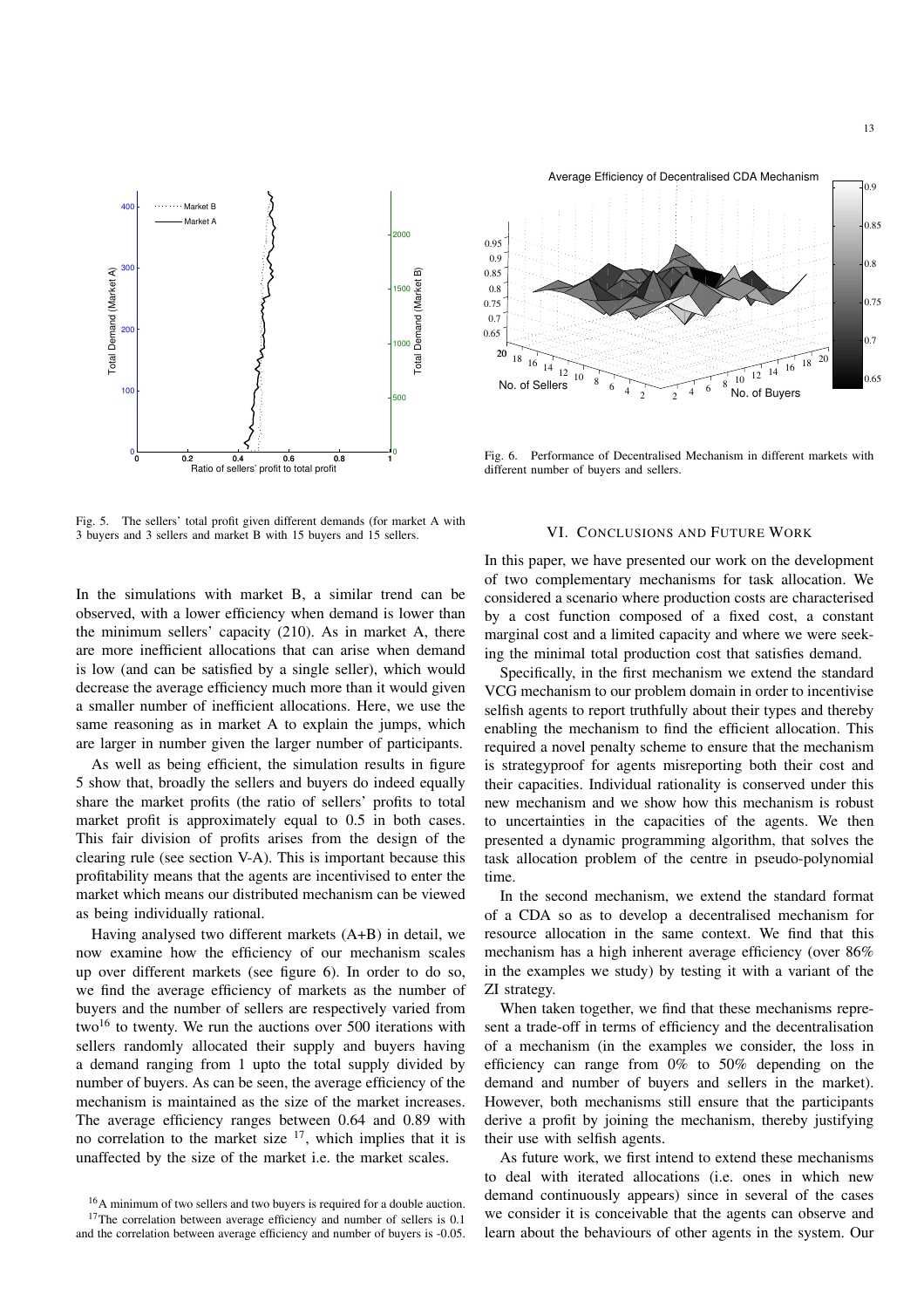centralised mechanism would still work in such situations if we consider myopic agents (i.e. agents that cannot strategise over more than one round of allocation [29]) since then these agents will not strategise over rounds. However, this assumption might be too restrictive in some settings. Also we wish to further investigate the link between task allocation protocols which are efficient and those that are robust (i.e. protocols in which it is highly likely that agents will fulfill their assigned task despite being uncertain about their capabilities when revealing their type). The link has been revealed here via the penalty scheme and the connection of the penalty scheme to a trust-based scheme has been discussed. However, a deeper study is required to formally establish the consequence of requiring robust mechanisms on the efficiency of the resultant mechanism. We believe that the hybrid approach combining trust and penalties would be a very interesting field to pursue. Finally, we aim to develop more sophisticated strategies for the decentralised mechanism in order to enhance the efficiency of the system, whilst ensuring that these sophisticated strategies derive higher profit than their simpler counterparts. This has been shown to be achievable in simple CDAs [6], [17], [43] and we believe it is also achievable in our modified CDA protocol. Such developments will enable us to more effectively find the set of agents who can perform the required task at the lowest cost (i.e. the efficiency will be increased).

*Acknowledgements:* Rajdeep K. Dash is funded by a BAE Systems studentship and an ORS scholarship. Perukrishnen Vytelingum and Esther David are sponsored by the DIF-DTC project (8.6) for Agent-Based Control Systems. Alex Rogers is supported by the ARGUS II DARP (Defence and Aerospace Research Partnership) project. The authors thanks the anonymous reviewers for their comments which improved the paper.

#### **REFERENCES**

- [1] Multiagent systems: Challenges and opportunities for decision-theoretic planning. *Al Magazine*, 20(4):35–43, 1999.
- [2] E. Adar and B. Huberman. Free riding on gnutella. *First Monday*, 5(10), October 2000.
- [3] G. R. Bitran and H. H. Yanasse. Computational complexity of the capacitated lot size problem. Technical Report Sloan WP No. 1271- 81, Alfred P. Sloan School of Management, Massachusetts Institute of Technology, 1981.
- [4] J. Bredin, D. Kotz, and D. Rus. Market-based resource control for mobile agents. In *Proceedings of the Second International Conference on Autonomous Agents (Agents '98)*, pages 197–204. ACM Press, 1998.
- [5] S. Clearwater, editor. *Market-Based Control- A paradigm for distributed resource allocation*. World Scientific, 1996.
- [6] D. Cliff and J. Bruten. Minimal-intelligence agents for bargaining behaviors in market-based environments. Technical Report HPL-97-91, 1997.
- [7] S. E. Conry, K. Kuwabara, V. R. Lesser, and R. A. Meyer. Multistage negotiation for distributed constraint satisfaction. *IEEE Transactions on Systems, Man and Cybernetics*, 21(6):1462–1477, 1991.
- [8] R. K. Dash, D. C. Parkes, and N. R. Jennings. Computational mechanism design: A call to arms. *IEEE Intelligent Systems*, 18(6):40–47, 2003.
- [9] R. K. Dash, S. Ramchurn, and N. R. Jennings. Trust-based mechanism design. In *Proc. 3rd Int. Conf. on Autonomous Agents and Multi-Agent Systems*, pages 726–753, New York, USA, 2004.
- [10] E.H.Durfee and V.Lesser. Negotiating task decomposition and allocation using partial global planning. In L.Gasser and M.Huhns, editors, *Distributed Artificial Intelligence*, volume II, pages 229–244. Pitman Publishing : London and Morgan Kauffman: San Mateo, CA, 1989.
- [11] M. Eso, S. Ghosh, J. R. Kalagnanam, and L. Ladanyi. Bid evaluation in procurement auctions with piecewise linear supply curves. Technical Report RC 22219, IBM Research, Yorktown Heights, NY, 10598, 2001.
- [12] M. Florian, J. K. Lenstra, and H. G. Rinnooy Kan. Deterministic production planning: Algorithms and complexity. *Management Science*, 26:669–679, 1980.
- [13] D. Friedman and J. Rust, editors. *The Double Auction Market: Institutions, Theories and Evidence*. Addison-Wesley, New York, 1992.
- [14] M. R. Garey and D. S. Johnson. *Computers and Intractability - A Guide to the Theory of NP-Completeness.* Freeman, San Francisco, 1979. [15] B. P. Gerkey and M. J. Mataric. Sold!: Auction methods for multi-robot
- coordination. *IEEE Transactions on Robotics and Automation, Special Issue on Multi-robot Systems*, 18(5):758 – 768, October 2002.
- [16] A. Giovannucci, J. A. Rodrguez-Aguilar, A. Reyes-Moro, F. X. Noria, and J. Cerquides. Towards automated procurement via agent-aware support. In *Proc. 3rd Int. Conf. on Autonomous Agents and Multi-Agent Systems*, pages 244–251, New York, USA, 2004.
- [17] S. Gjerstad and J. Dickhaut. Price formation in double auctions. *Games and Economic Behavior*, 22:1–29, 1998.
- [18] D. K. Gode and S. Sunder. Allocative efficiency of markets with zero-intelligence traders: Market as a partial substitute for individual rationality. *Journal of Political Economy*, 101(1):119–137, 1993.
- [19] M. He, H. F. Leung, and N. R. Jennings. A fuzzy logic based bidding strategy for autonomous agents in continuous double auctions. *IEEE Trans on Knowledge and Data Engineering*, 15 (6):1345–1363, 2003.
- [20] N. R. Jennings and S. Bussmann. Agent-based control systems. *IEEE Control Systems Magazine*, 23(3):61–74, 2003.
- [21] A. Kothari, D. C. Parkes, and S. Suri. Approximately-strategyproof and tractable multi-unit auctions. In *4th ACM Conf. on Electronic Commerce (EC'03)*, pages 166–175, 2003.
- [22] V. Krishna. *Auction Theory*. Academic Press, 2002.
- [23] V. R. Lesser and D. D. Corkill. Functionally accurate, cooperative distributed systems. *IEEE Transactions on Systems, Man, and Cybernetics*, 11(1):81–96, 1981.
- [24] S. Martello and P. Toth. *Knapsack Problems, Algorithms and Computer Implementations.* John Wiley and Sons Ltd, England, 1990.
- [25] A. MasColell, M. Whinston, and J. Green. *Microeconomic Theory*. Oxford University Press, 1995.
- [26] K. A. McCabe, S. J. Rassenti, and V. L. Smith. Designing call auction institution: Is double dutch the best? *The Economic Journal*, 102(410):9– 23, 1992.
- [27] J. Nicolaisen, V. Petrov, and L. Tesfatsion. Market power and efficiency in a computational electricity market with discriminatory double-auction pricing. *IEEE Transactions on Evolutionary Computation*, 5(5):504– 523, October 2001.
- [28] C. H. Papadimitriou and K. Steiglitz. *Combinatorial Optimization: Algorithms and Complexity*. Prentice-Hall, 1982.
- [29] D. Parkes. *Iterative Combinatorial Auctions:Achieving Economic and Computational Efficiency*. PhD thesis, University of Pennsylvania, May 2001.
- [30] R. Porter, A. Ronen, Y. Shoham, and M. Tennenholtz. Mechanism design with execution uncertainty. In *Proceedings of UAI-02*, pages 414–421, 2002.
- [31] K. Ramamritham, J. A. Stankovic, and W. Zhao. Distributed scheduling of tasks with deadlines and resource requirements. *IEEE Trans. Comput.*, 38(8):1110–1123, 1989.
- [32] A. Ronen. *Solving Optimisation Problems among Selfish Players*. PhD thesis, Institute of Computer Science, Hebrew University of Jerusalem, 2000.
- [33] J. Rosenschein and G. Zlotkin. *Rules of Encounter*. MIT Press, 1994.
- [34] A. E. R. Roth and I. Erev. Learning in extensive form games: Experimental data and simple dynamic models in the intermediate term. *Games and Economic Behaviour*, 8:164–212, 1995.
- [35] M. H. Rothkopf, A. Pekec, and R. M. Harstad. Computationally manageable combinatorial auctions. *Management Science*, 44:1131– 1147, 1998.
- [36] S. Russell and P. Norvig. *Artificial Intelligence: A Modern Approach*. Prentice Hall, 1995.
- [37] T. Sandholm. emediator: A next generation electronic commerce server. *Computational Intelligence*, 18(4):656–676, 2002.
- T. Sandholm. Making markets and democracy work: A story of incentives and computing. In *Proceedings of the 18th International Joint Conference on Artificial Intelligence (IJCAI)*, pages 1649–1671, 2003.
- [39] J. Shneidman and D. Parkes. Rationality and self-interest in neer to peer networks. In *2nd International Workshop on Peer to Peer Systems (IPTPS)*, pages 139–148, 2003.